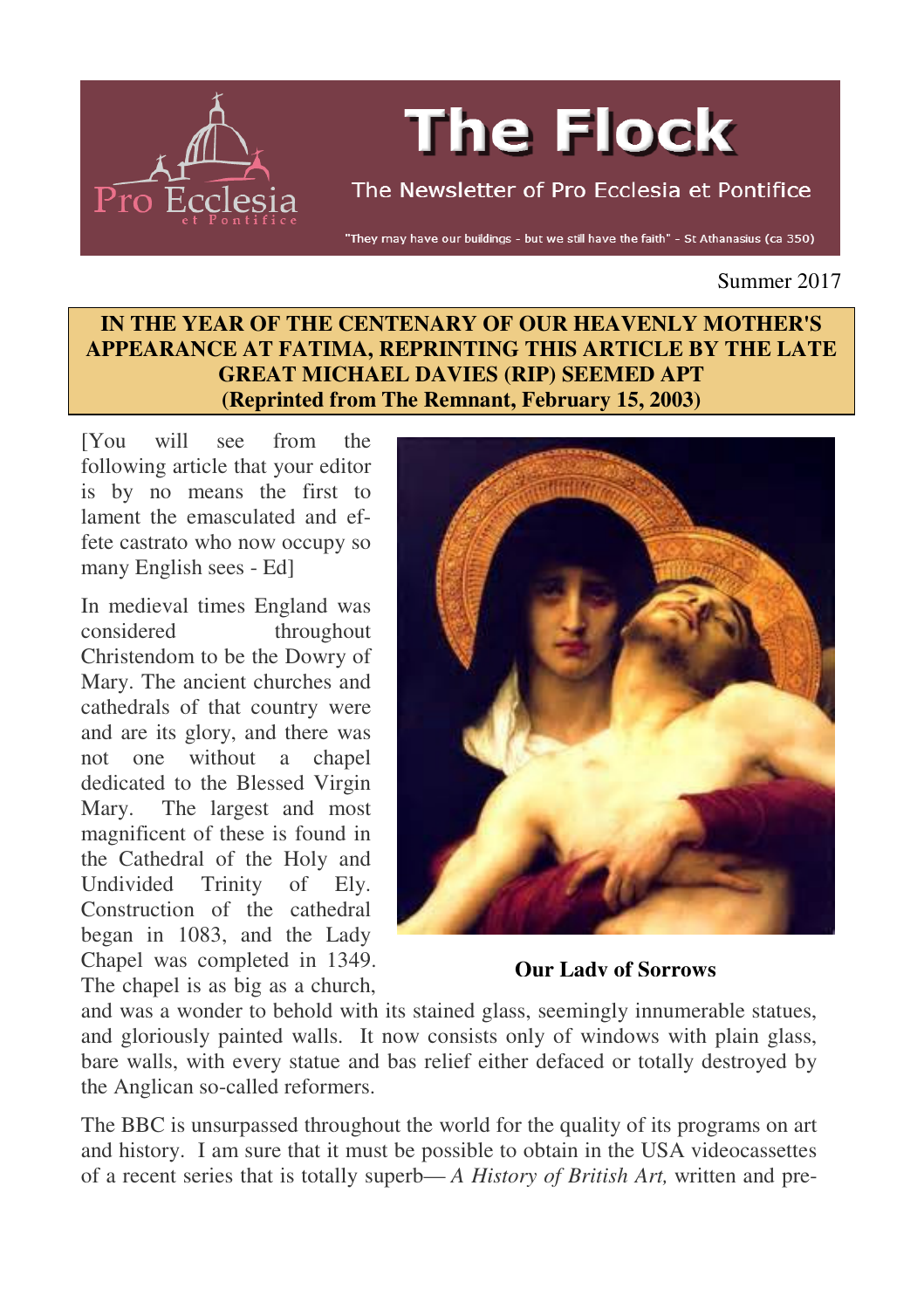sented by Andrew Graham Dixon, who also wrote and presented an equally superb series on the Renaissance, with particular emphasis on Florence.

Mr Dixon refers to the violent destruction of architecture and painting which had flourished for centuries in Catholic England, and stresses that the vast bulk of this vandalism, motivated by religious hatred, was the work of Anglicans, and not of Oliver Cromwell, as the Anglican establishment would have us believe.

Something like 95% of the art work in England was destroyed in this frenzy of Protestant destruction, and Mr Dixon remarks that in Scotland it was 100%. He uses the Lady Chapel of Ely Cathedral as an example of Protestantism in practice.

Those who took part in the 2001 Remnant Pilgrimage will remember the Mass celebrated in the ruins of the Lady Chapel of Glastonbury Abbey, one of the most magnificent in the whole of Christendom.

The abbey buildings were put on sale as a stone quarry, and its stones can be seen in farms, houses, and inns throughout that part of Somerset. Such was the devotion to Our Lady even in Protestant times that people would not take a stone from a chapel dedicated to the Virgin, and its basic structure remains intact. Readers with access to the Internet should make a search for Ely Cathedral and Glastonbury Abbey. There are some excellent web sites.

Hatred of Catholicism and, indeed, of any form of Christianity, is still rampant in England and is most manifest in the department of the BBC concerned with religion. Malcolm Muggeridge once told me that the objective of the BBC is to undermine the Judeo-Christian moral ethos of Britain, and that its religious department does so by transmitting ever more radical attacks on Christianity, and ignoring protests to the extent that those with sufficient devotion to their faith to protest will give up doing so when they realise that their complaints achieve nothing. Mr Muggeridge also mentioned to me that George Orwell had told him that Big Brother in his novel *Nineteen Eighty-Four* was actually the BBC, and not Soviet Russia as is generally thought to be the case. This in no way conflicts with what I have written concerning BBC programs on art and history, or for that matter its adaptations of literary classics or its sports coverage. Its different departments are autonomous.

On Sunday 22nd December, the BBC screened a program manifesting its own arrogance and its contempt for British Christians, and in particular for their spiritual leaders. Just three days before the feast celebrating the virgin birth of the Son of God made Man, it screened a blasphemous attack upon Catholic belief in the Blessed Virgin.

Mr Alan Bookbinder, a self-confessed agnostic of extreme views, is now the head of Religious Broadcasting. He has presided over a stream of anti-Christian documentaries including the notorious *Son of God,* in which Jeremy Bowen, a cynic, was chosen as presenter.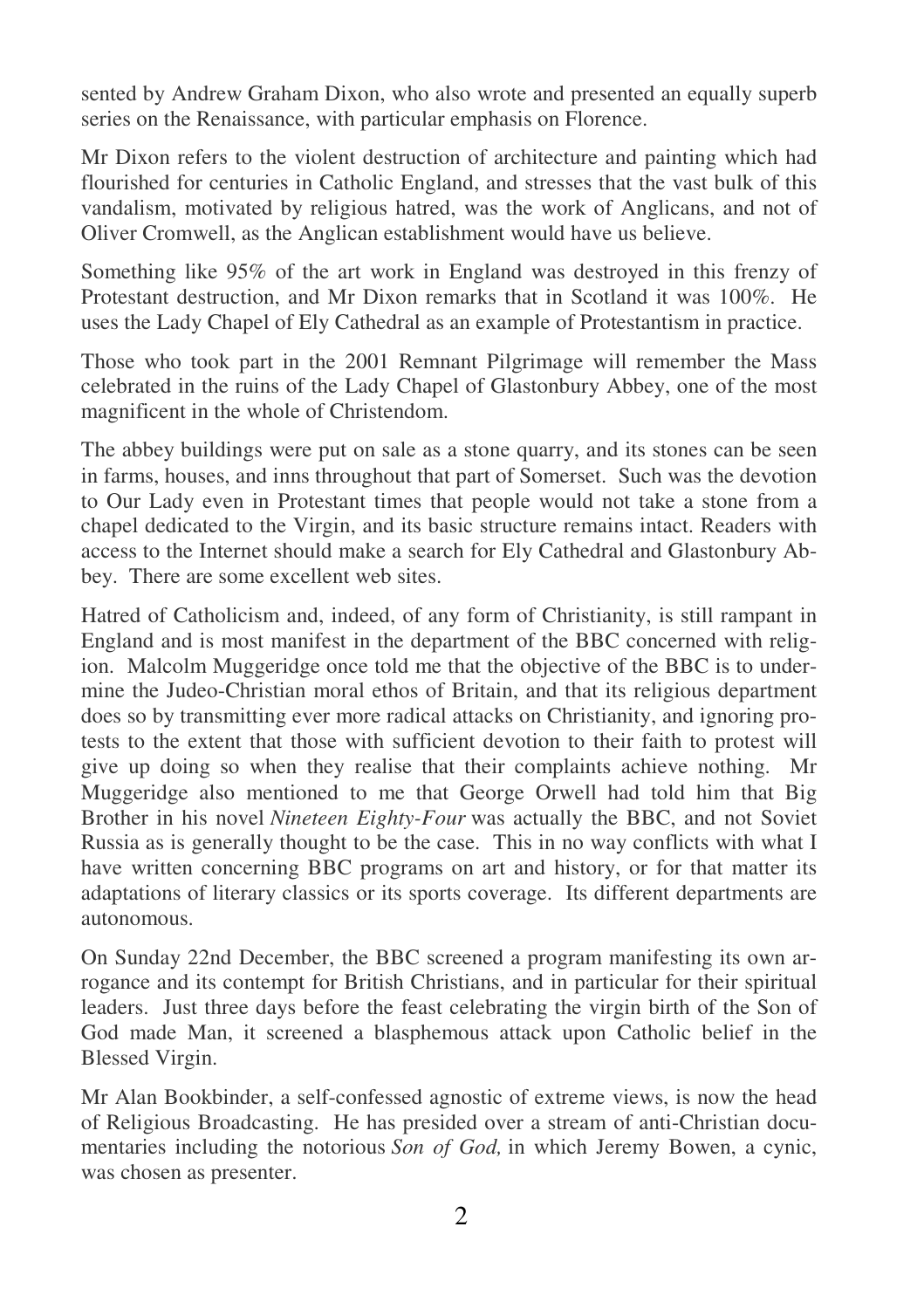The program in question, *The Virgin Mary,* was produced by David McNab, a specialist in science fiction — an appropriate choice, as its entire basis was fictional. The program was presented by a lady named Sue Johnston, who revealed early on that she had ceased to believe "a long time ago." Interspersed with her commentary were statements by six "historians," all of whom were either Jewish or agnostic. Their information was either given as *facts,* or was couched in phrases such as "there is evidence to show that...," although no evidence was produced to support the allegations.

Throughout the program, no one was either present in person or quoted to counter or to question the baseless allegations made by these "experts."

The claims made included: Jesus Christ was illegitimate (the result of rape by a Roman soldier), or was the natural son of Joseph; Jesus was not born in Bethlehem; there was no flight into Egypt; there were no shepherds and no wise men; Mary was not a virgin; there was no Immaculate Conception (which is a "barrier for women in Christianity"); Jesus had four brothers and two sisters; Mary was unhappy at Jesus' selfishness in pursuing His ministry; Mary was not present at the crucifixion. Sue Johnston wound up the program by gazing from the screen with a pitying look and saying: "Some may want to cling to their belief in the Christian story of the Virgin Mary" (the "you fools" implicit in her tone cannot be conveyed in writing), "but others may want to accept the reality of historical facts."

Needless to say, the program contained no historical facts, simply unsubstantiated anti-Christian allegations. To take just one example: Can a shred of credible evidence be produced proving that Our Lord had four brothers and two sisters? The writers of the program evidently made the elementary mistake of confusing the Immaculate Conception with the Virgin birth. Needless to say, the BBC would not consider making such an attack upon the religion of Islam or even the Hindu religion, which now has temples proliferating throughout England. It would not dare to face the hostile reaction such attacks would provoke. Mr. Bookbinder would certainly not wish to be the target of a *fatwa.*

The primary object of this article is not to protest against the anti-Christian agenda of the BBC, but to protest against the almost complete indifference of the Catholic hierarchy. As I mentioned earlier, England was once known as the Dowry of Mary. The devotion to Mary by the English people was not exceeded anywhere in the Christian world. One might have hoped that some vestige of this devotion could still be found within the renewed Vatican II episcopate, and that a strong, united and public protest would have been made in the name of the entire hierarchy. This would have been something that the BBC could not have ignored, would have resulted in considerable publicity, and might have gone some way to at least slow down the anti-Christian agenda of the BBC. But, just as was the case when abortion was legalized, when the age of homosexual consent was reduced to sixteen, and when the adoption of boys by homosexual couples was legalized, the bishops remained silent.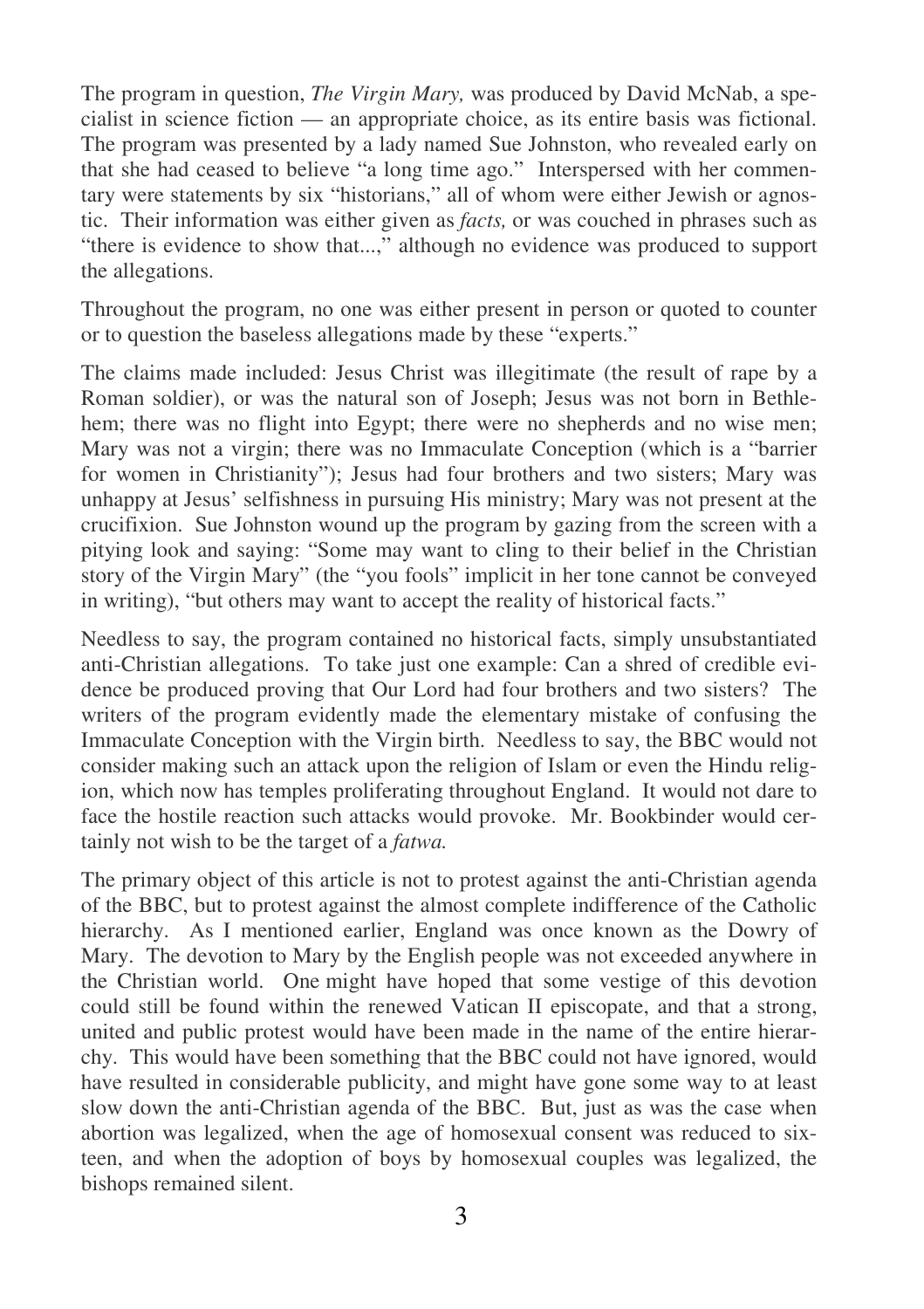The Blessed Virgin Mary is the heavenly mother of us all, and one might think that any person possessing a grain of self-respect would defend his mother if she were insulted. A somewhat muted protest was made by just one bishop, but, as for Cardinal Cormac Murphy O'Connor and his brother bishops, as far as I can discover their attitude to the program was one of complete indifference. Can anyone who remains indifferent to an attack upon the Blessed Mother truly be considered a Catholic? There is not the least doubt that before Vatican II the BBC would not have dared to screen such a program, as it would have feared the reaction of the pre-Conciliar hierarchy, which was truly and not just nominally Catholic.

Was the Blessed Mother, then, without any defender in her own dowry against the blasphemy of the BBC?

There was, Deo gratias, one courageous and truly Catholic priest who was not prepared to remain silent in the face of such an outrage - Father Jacques Emily, Superior of the SSPX in Great Britain.

The BBC, with typical arrogance, had indulged in what must be described as aggressive advance publicity for its attack upon Our Lady. The Cardinal must have been well-aware of the attack, but, just in case he was not, Father Emily sent him a most moving letter, replete with the true *sensus Catholicus* which is found nowhere in the English hierarchy today:

*"It has just come to my attention that on 22 December the BBC plans to air a program with scandalous and disgusting attacks against the honour of the most Blessed Virgin Mary (cf. The Catholic Herald, 13 Dec. 2002). The program proposes "possible historical scenarios" as to the cause of the conception of the Word Incarnate, ranging from rape to the mortal sin of fornication. If such blasphemies are repulsive to every Catholic soul, as indeed they are, how much more to those charged with the care of those souls?* 

*What wrath will such an act not provoke from Our Lord? He Who has the mercy of a God has likewise the love of a Son. Will He leave unanswered and unavenged this vicious attack on His beloved Mother? Unhappy nation that protects and condones such sins!* 

*And woe to us if we stand idly by while Our Lady is vilified. For if consecrated souls remain silent, then must the very stones of the earth cry out.* 

*Relying therefore on your devotion and love for the Virgin Mother of God, as well as your concern for the welfare of the English nation, I have every hope that you will denounce this blasphemy with all the vigour and force that your high office allows. If you can inform me of any public demonstration arranged by the diocese, I will have it announced and encouraged in the chapels served by my brother priests, in order that public reparation might be made for such horrific scandal, and so that, while Our Lady endures such base slanders, she may yet hear resound the cry of all true Catholics: "You are the glory of Jeru-*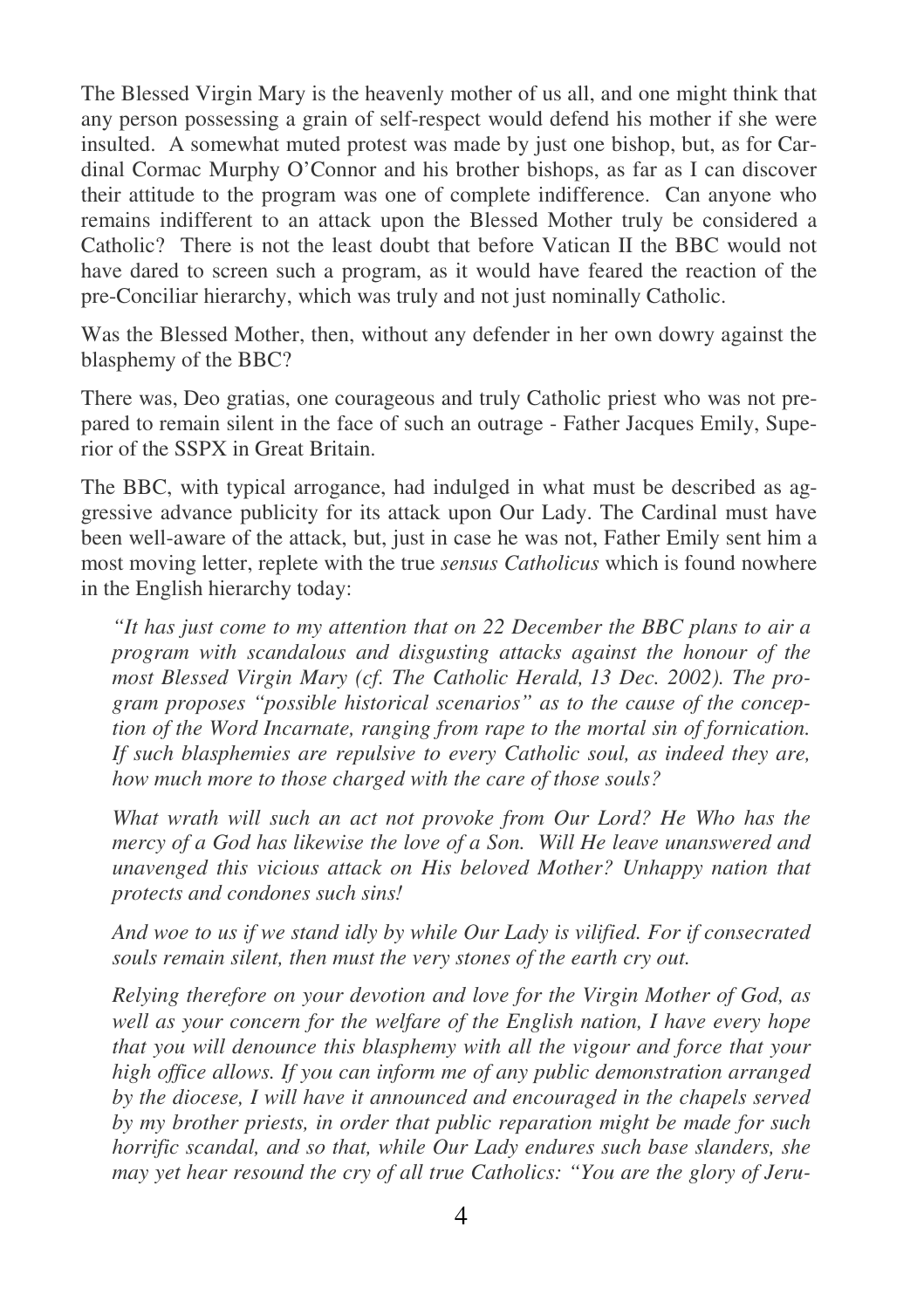*salem, you are the joy of Israel, you are the honour of our people!" (Judith xv, 10).* 

*Be assured of my prayers for your intentions, especially at the Holy Sacrifice of the Mass. Wishing you every blessing during this Holy Christmas season, I remain, Your servant in Jesus, Mary, and Joseph, Father Jacques Emily, SSPX Superior in Great Britain."* 

The response from the Cardinal was silence. It is hardly surprising that the BBC and the political establishment treat the Catholic hierarchy with contempt in view of the evident fact that it is contemptible. I might add that there is not a single diocese in England where a truly Catholic syllabus of religious education is mandated for use in allegedly Catholic schools.

Father Emily had asked the Cardinal for details of any public demonstration arranged by the diocese. No such demonstration was arranged, and so he arranged his own. It took the form of a public Rosary interspersed with hymns and followed by other devotions outside the BBC TV studio which was transmitting the blasphemous program.

I consider it an honour to have been among the 150 mostly young Catholics who assembled there and prayed with such devotion. The police had erected barriers opposite the studio and marshalled us behind them in a very friendly manner. Many of those present knelt on the hard pavement throughout the hour-long vigil, holding candles, with a large Marian banner facing her detractors. Employees of the BBC gazed at us from time to time from the glass fronted studio, surprised, perhaps, that there were actually people who refused *"to accept the reality of historical facts."* It was indeed a privilege to be present at this truly Catholic gathering, and there is no little irony in the fact that the bishops who were not there would argue that those who took part were not truly Catholic, but schismatic. Be that as it may, when the day of judgment comes, I would certainly prefer to cast my lot with Father Emily and those who prayed the Rosary that night than with the bishops who did not.

There will certainly be some who will be more shocked at my criticism of the bishops than at the fact that these same bishops were not shocked enough at the blasphemies of the BBC to give their flocks the guidance that it is their solemn duty to provide.

We must respect our bishops, it will be argued. We must indeed, but only if they merit that respect by behaving as Catholic bishops should behave.

Let those who would deny this read my biography of St. John Fisher and then insist that in the year 1534 English Catholics owed respect to the craven hierarchy, which accepted their adulterous King as *"the only supreme head on earth of the Church of England, called Anglicana Ecclesia."*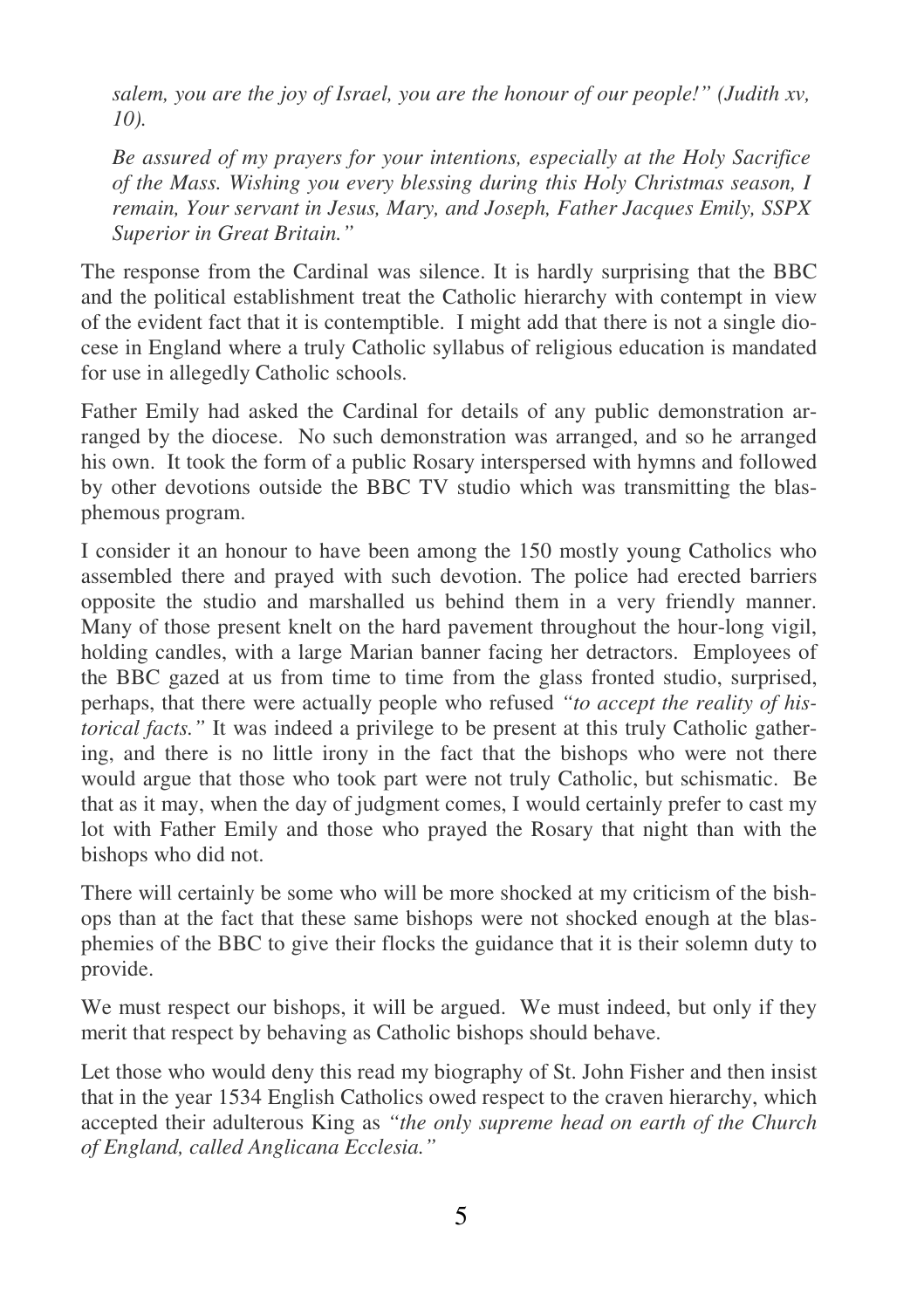The judgment of the martyr bishop on his compromising colleagues was that: *"The Fort is betrayed even of them that should have defended it."* History has a tendency to repeat itself.

# **MODERATE ISLAM By Graham Moorhouse. Note: this essay was inspired by an article by William Kilpatrick, a noted American writer and author**

In a sane world, the statement that Islam is inherently and irreducibly violent, inhuman,

supremacist and anti-civilisational would be about as controversial as the statement that water tends to be wet. Nevertheless, in the secular asylum people like Cameron, Obama and the Pope keep telling us that Islam is a religion of peace and the vast majority of Muslims are



moderate! It is difficult to know exactly what "moderate" means in this context, after all, you don't talk about a moderate Nazis do you? And the truth is that the Qur'an and supporting Islamic literature makes Mein Kampf sound in comparison like something written by Mother Teresa.

Aside, it would seem highly probable that Obama is a Muslim. His father was a Muslim, which, under Sharia law, if Obama wasn't a Muslim, would make him an apostate. The penalty for apostasy under *all* schools of Islamic jurisprudence is death. But I don't recall a single Muslim authority calling for the death of Obama. Strange.

The assertion, that most Muslims are moderate, is made, like most secular liberal claims without a scrap of evidence. So let us explore the evidence for ourselves; where exactly will we find all these moderate Muslins they keep telling us about?

Could it be Chechnya where the government has recently set up concentration camps for gays? In 2015, 800,000 Muslims in Chechnya took to the streets to protest the Charlie Hebdo Muhammad cartoons. Have you ever seen 1% of that number of Muslims on the street of Europe protesting the latest slaughter of the innocent by their co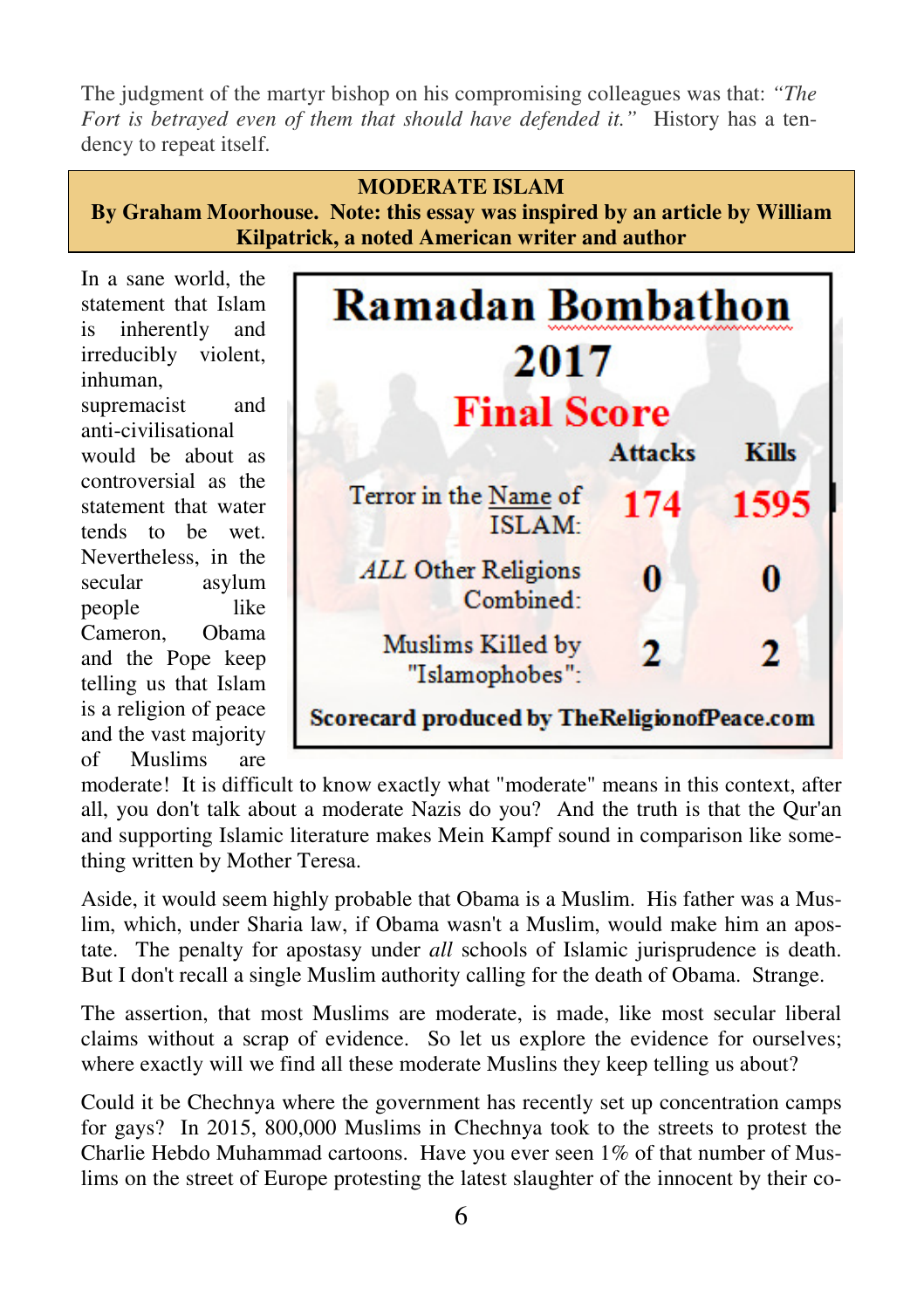religionists? After the Westminster Bridge carnage even the British establishment could only muster about half a dozen school girls in headscarfs to march across the bridge, just about enough Muslims to fill a telephone box.

Perhaps all these moderate Muslims live in Pakistan, where an assassin has recently murdered a politician for suggesting that they should consider repealing their blasphemy laws. Various Islamic groups, too numerous to list, called for a boycott of the politician's funeral and even instructed Muslims not to pray for his soul! However, 100,000 Muslims managed to turn out for the funeral of the *assassin*!

Perhaps it is Kuwait then where all these Moderate Muslims live. A couple of years ago, the government of Kuwait enacted a law seeking to set a civilised minimum age for girls to marry. Tens of thousands of Muslim women in niqabs took to the street in protest. They were carrying signs which basically read, *"If God permits girls to marry at age nine* [the age of Aisha when 54 year old Muhammad raped her]*, the state has no business interfering."* 

Could it be Saudi Arabia then, where amputation are conducted on a regular basis in public? And where one public square in Riyadh has been nicknamed by Saudis "Chop-Chop Square" on account of the number of people who are publicly decapitated there, and where the authorities have thoughtfully installed a special "sewer" to drain away the blood? A few decades ago, they even publicly executed one of their own royal princesses for attempting to elope with her boy friend. The last time something comparable happened in the West was when Freemasons attempted to rid France of Catholics during the French Revolution.

Perhaps we will find these elusive moderates in the West Bank then, where streets, parks, squares and schools are named after murderers who have killed innocent Jewish men, women and children, and it is considered cute to dress up toddlers in suicide vests. Meanwhile in state schools and on government run television, children are taught that killing Jews is one of life's noblest vocations.

Morocco then. Morocco has just got to be a safe bet - the home of Casablanca and Rick's Café. Sorry. An ADL (a scurrilous Left-wing organisation) survey found that 80% of Moroccans hold anti-Semitic views. Which at a stretch perhaps could be described as moderate given that 87% of Algerians and 92% of Iraqis held similar views.

Could the blessed land of Muslim moderation be Afghanistan? Well, only if you discount child marriage and the popular form of entertainment known as "Bacha Bazi". Bacha Bazi involves dressing teen and pre-teen boys up as girls and forcing them to dance for men. They are then passed around for "sexual" purposes. As for the government: the Taliban once ruled Afghanistan and could very possibly do so again, and they're not moderate. However, every cloud has a silver lining, when they were last in power, they did try to outlaw Bacha Bazi.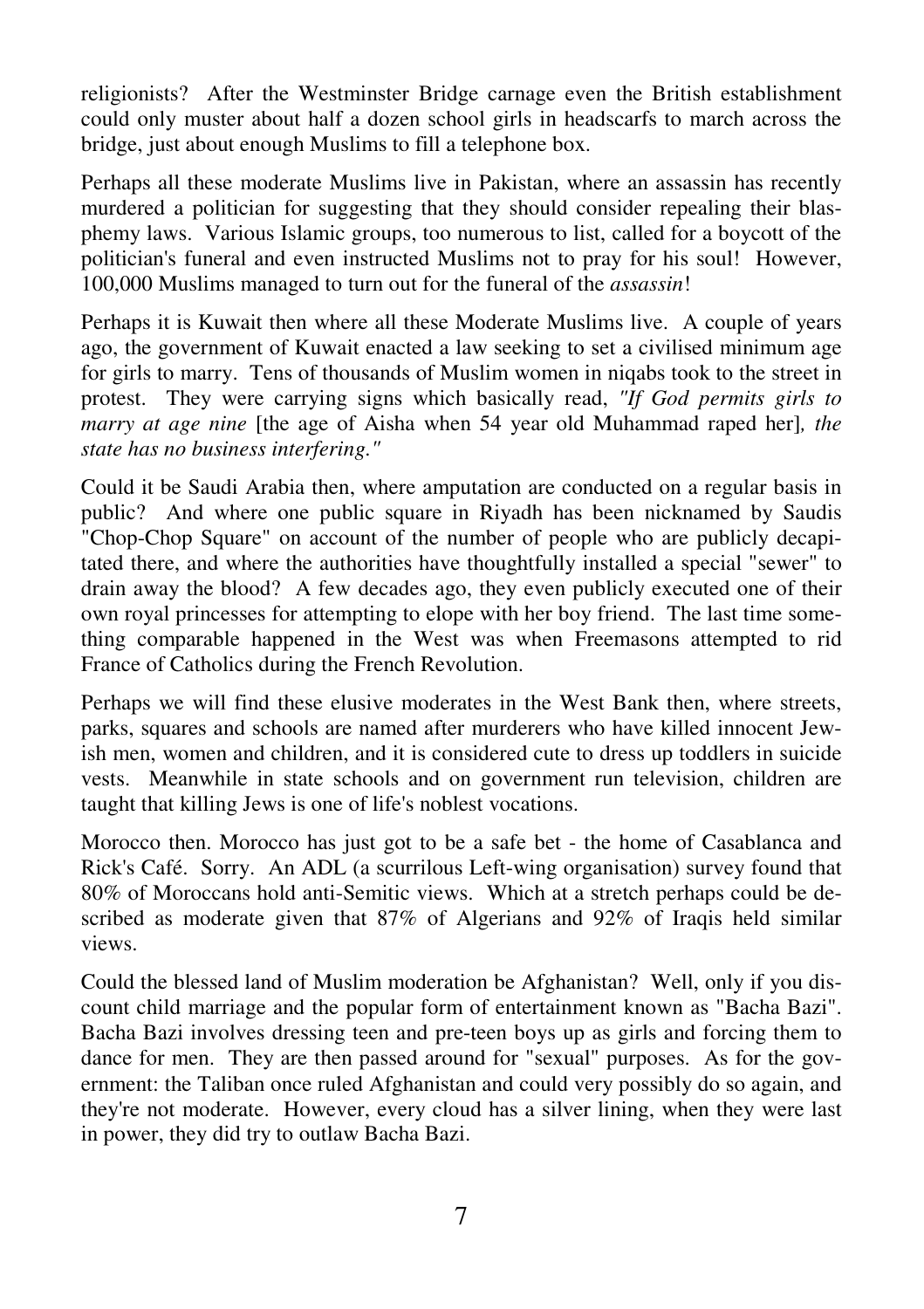Egypt? There have got to be a few moderates in Egypt. Please tell me there are moderates in Egypt. Well there is at least one. President el-Sisi has called for a reformation of Islam, and he presumably must have some supporters. However, a 2013 public opinion survey found that 70% of Egyptians supported whipping and amputations for thieves, 81% supported the stoning to death of adulterers and 86% supported the death penalty for apostates. So el-Sisi has got his work cut out there.

*"How dreadful are the curses that Mohammedanism lays on its votaries* [followers]*! ... Individual Muslims may show splendid qualities - but ... No stronger retrograde force exists in the world."* - **Winston Churchill 1899**. We must pray that God will raise up another leader of the calibre of Winston Churchill, a man who has enough guts and integrity to look evil in the face and name it, before it is too late.

Post Script

It was recently reported that ISIS had welded 19 Yazidi young women in an iron cage and burned them alive for refusing to have sex with their Muslim captors. Presumably: *pour encourager les autres*. In the UK we kill approximately 700 defenceless innocent children every day by abortion.

Like many, I have pondered and struggled to understand why secular liberals in general and Western feminists in particular are so eager to become factotums for Islam.

Apart from the fact that it is non-white, non-European and non-Christian, which makes it a natural ally of the ruling Western elites, could it be the eagerness of both to slaughter the defenceless innocent on an industrial scale *for sex* is the demonic glue that binds them together.

#### **ST TARCISIUS CATECHESIS**

At last we have started to make progress on our aim to publish a good catechesis program for six to thirteen year olds. This will be free to children, parents, teachers and grandparents to download.

We have the first seven modules (35 lessons) up and ready to download. There is much more to do. Other lessons will follow shortly. Ultimately, we plan over a thousand lessons.

Go to http://www.proecclesia.com/ and check it out for yourself - and let us have your feedback.

Note: we have not been able to find a technical volunteer to help with this, so we are having to pay a professional boffin to help with the project at the moment. This is not cheap so please keep you donations coming. Standing order, no matter how small, are particularly welcome.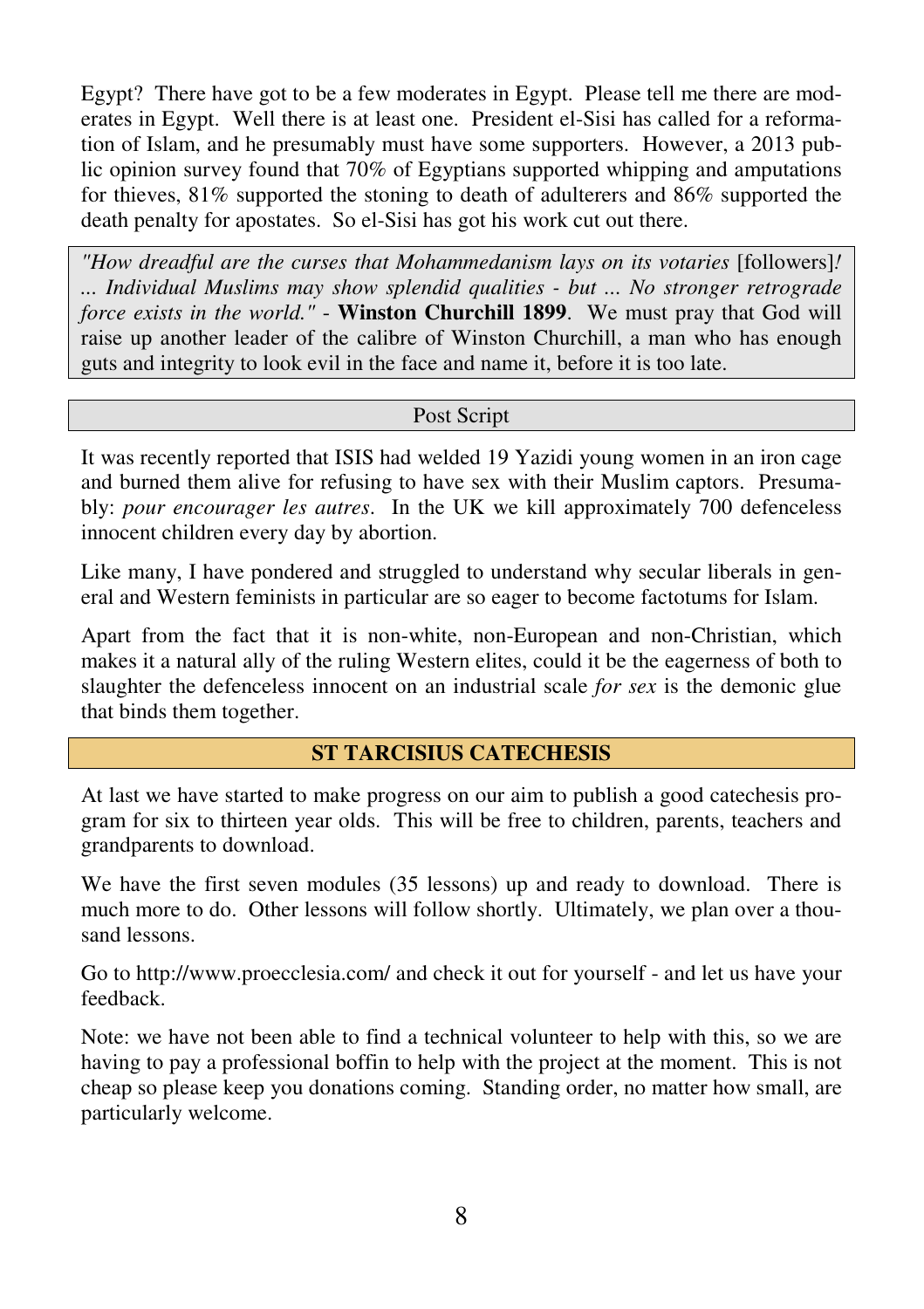#### **'POPE FRANCIS' – A CHRONOLOGICAL LIST OF QUOTES AND HEADLINES**

Below is a very abbreviated and incomplete chronological summary list of troubling quotes, headlines, and happenings which have taken place in the Pope Francis papacy. These news stories and quotes are intentionally presented in very brief format simply to demonstrate that there is an overall most suspicious and undeniable pattern of oddity surrounding Pope Francis. Some would describe many of these quotes and actions of Pope Francis as merely provocative or controversial, others as obvious blasphemous heresies, and sadly some might even think they are uplifting and inspirational.

This summary is meant to give a 'big picture' quick view, but we very much encourage you to really take the time and check this list (each item is dated and sourced) on your own and verify the authenticity and full context of each story.

"Before Christ's second coming the Church must pass through a final trial that will shake the faith of many believers. The persecution that accompanies her pilgrimage on earth will unveil the "mystery of iniquity" in the form of a religious deception offering men an apparent solution to their problems at the price of apostasy from the truth. The supreme religious deception is that of the Antichrist, a pseudo-messianism by which man glorifies himself in place of God and of his Messiah come in the flesh." – Catechism of the Catholic Church –

#### **Summary and Highlights**

**2013** – **P**ope Benedict XVI announced "resignation" and lighting struck Saint Peter's Dome hours later; in his first speech Francis announced himself as the Bishop of Rome from the '*end of the world*'; Masonic lodges congratulated Jorge Bergoglio on becoming Pope Francis and wrote '*nothing will be as it was before*'; Pope Francis claimed that the miracle of Jesus multiplying the bread and fish was really a miracle of '*sharing*', not multiplying; said '*Who am I to judge?*' about gay priests; restricted use of Latin Mass by Franciscan Friars; said to youth '*I want a mess*' and '*I want trouble in the dioceses*'; The National Abortion and Reproductive Rights Action League tweeted '*Thank you Pope Francis from prochoice women everywhere*'; said we are '*living the myth of Shiva*'; Cover of the leading LGBT magazine, The Advocate; Said atheists who do good are redeemed; started taking selfies with fans…

**2014** – **H**eld the first Muslim/Jewish prayers and Koran readings at the Vatican; Sent an iPhone message to evangelicals through prosperity-gospel TV preacher Kenneth Copeland; Peace doves attacked; Said to '*scold the Lord*' and also that he would baptize aliens; Cover of Rolling Stone; Accidentally said 'the F word'; Cardinal Dolan claimed Francis said '*Catholic Church should not dismiss gay marriage*'; Mentioned re-thinking celibacy for priests; Said he's '*not interested in converting evangelicals to Catholicism*'; Initial synod document suggested shift in Church's position on homosexuality, but was revised; Said man is '*the king of the universe!*'…Told a woman in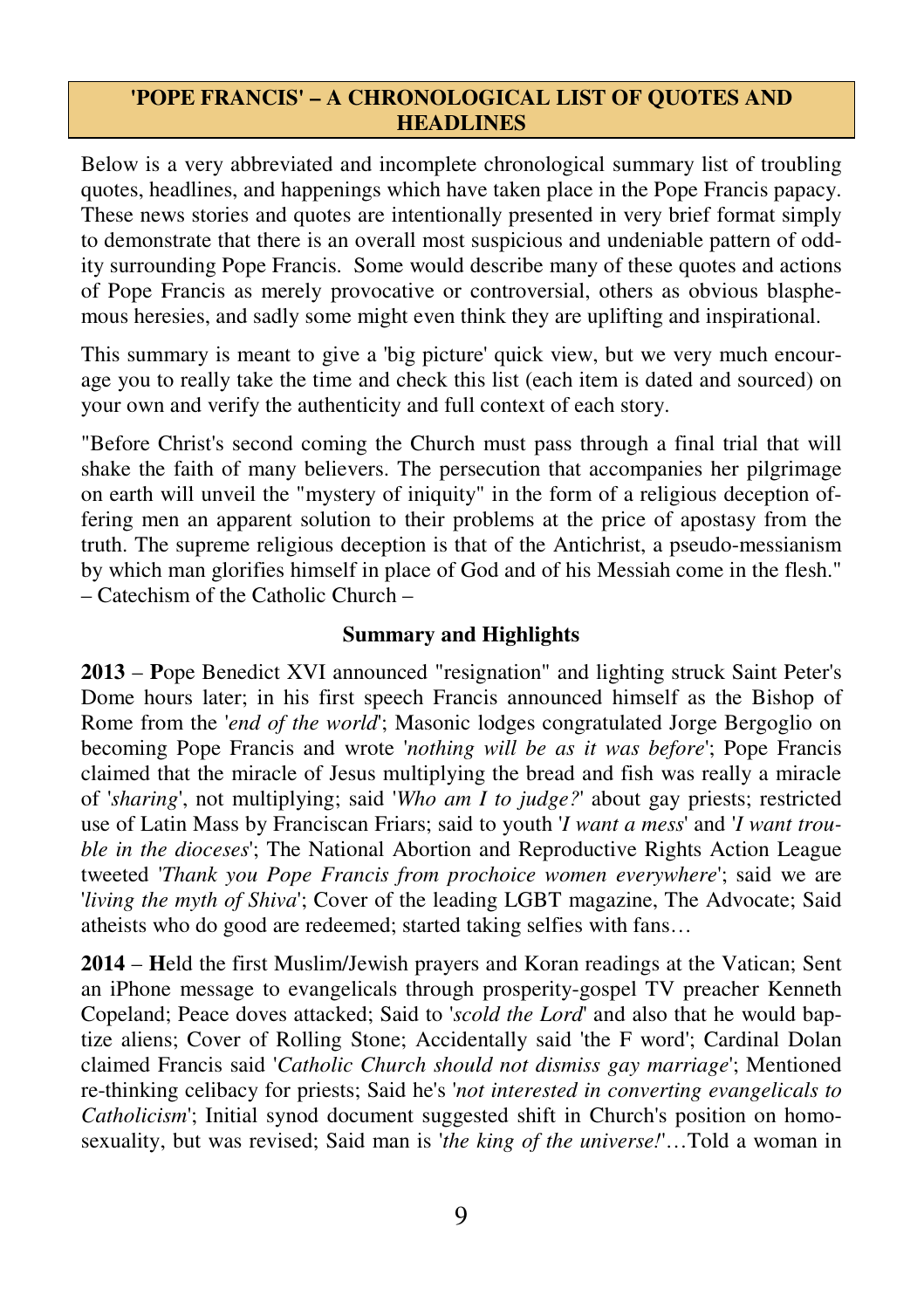invalid marriage it's all right to take Holy Communion, saying '*A little bread and wine does no harm*'; Compared Islamic terrorists to Christian fundamentalists…

**2015** – **C**laimed lost souls do not go to Hell; Joked about the Crucifixion of Jesus Christ; Claimed that Jesus begged his parents for forgiveness and the Virgin Mary '*reproached*' Christ; Became PETA's Man of the Year; Met with a transgender dubbed '*The Devil's Daughter*'; Left Lutherans wondering if they can now take Communion in the Catholic Church; Routinely scolded and mocked '*rigid*' Catholics; Projected images of animals and humanity onto Saint Peter's for climate change support on the Feast day of the Immaculate Conception…

**2016** – **R**eleased a video promoting his prayer intentions featuring Muslim prayer beads, a Buddha statue, and Menorah, but no cross; Changed Roman Missal to include women in Holy Thursday foot-washing; Lutherans received Holy Communion at Saint Peter's Basilica; Announced he will participate in a joint ceremony with the World Lutheran Federation to commemorate the 500th anniversary of the Reformation; Suggested that John the Baptist doubted that Jesus Christ was the Messiah; Taught priests that those confessing need not verbalize their sins but can confess through '*the language of the gesture*'; Proclaimed that a US Presidential candidate is '*not a Christian*'; Approved of contraception in special circumstances; Praised an abortion rights advocate; Issued an Exhortation that changes the practice of denying Holy Communion to those who are in 'irregular unions' (divorced and remarried, etc.); Discussed possibility of women deacons; Compared idea of Islamic conquest to Jesus' Words in the Gospel of Saint Matthew; Said that Mother Earth is the one who '*gave us life and safeguards us*'; Taught that Jesus '*knew temptation in Himself*'; Elevated memorial of St. Mary Magdalene to rank of Apostle; Said that the '*the great majority of Sacramental marriages are null*' then issued a clarification changing '*the great majority*' to '*a portion';* Said some priests *'are animals';* Said the *'intentions of Martin Luther were not mistaken;* Said the Church should *'ask forgiveness to the gay person who is offended';* Said if he speaks of Islamic violence he '*must speak of Catholic violence*'; Met with Facebook CEO Mark Zuckerberg; Added an eighth Work of Mercy, '*Caring for Our Common Home*'; Prayer intention to build a society '*that places the human person at the center*'*;* Said '*It's not right to convince someone of your faith*'; Put a red statue of Martin Luther in the Vatican; Completely overhauled Congregation responsible for liturgical questions; Signed joint pledge with Lutherans to remove obstacles to full unity; Created 6 new 'Beatitudes' for 'modern' Christians; Said Martin Luther was a prophet and he '*admired him*'; Said inequality is '*the greatest evil that exists*'; Said '*communists think like Christians*'; Cardinals publicly and formally ask for clarity on Amoris Laetitia after being ignored by Francis; Attributed '*weakness*' and a '*bad memory*' to God; Warned that media who spread '*ugly things*' (even if true) could suffer from '*coprophilia*' (arousal derived from excrement); Said God was '*unjust with his son*'; Reportedly said he may '*enter history as the one who split the Catholic Church*'…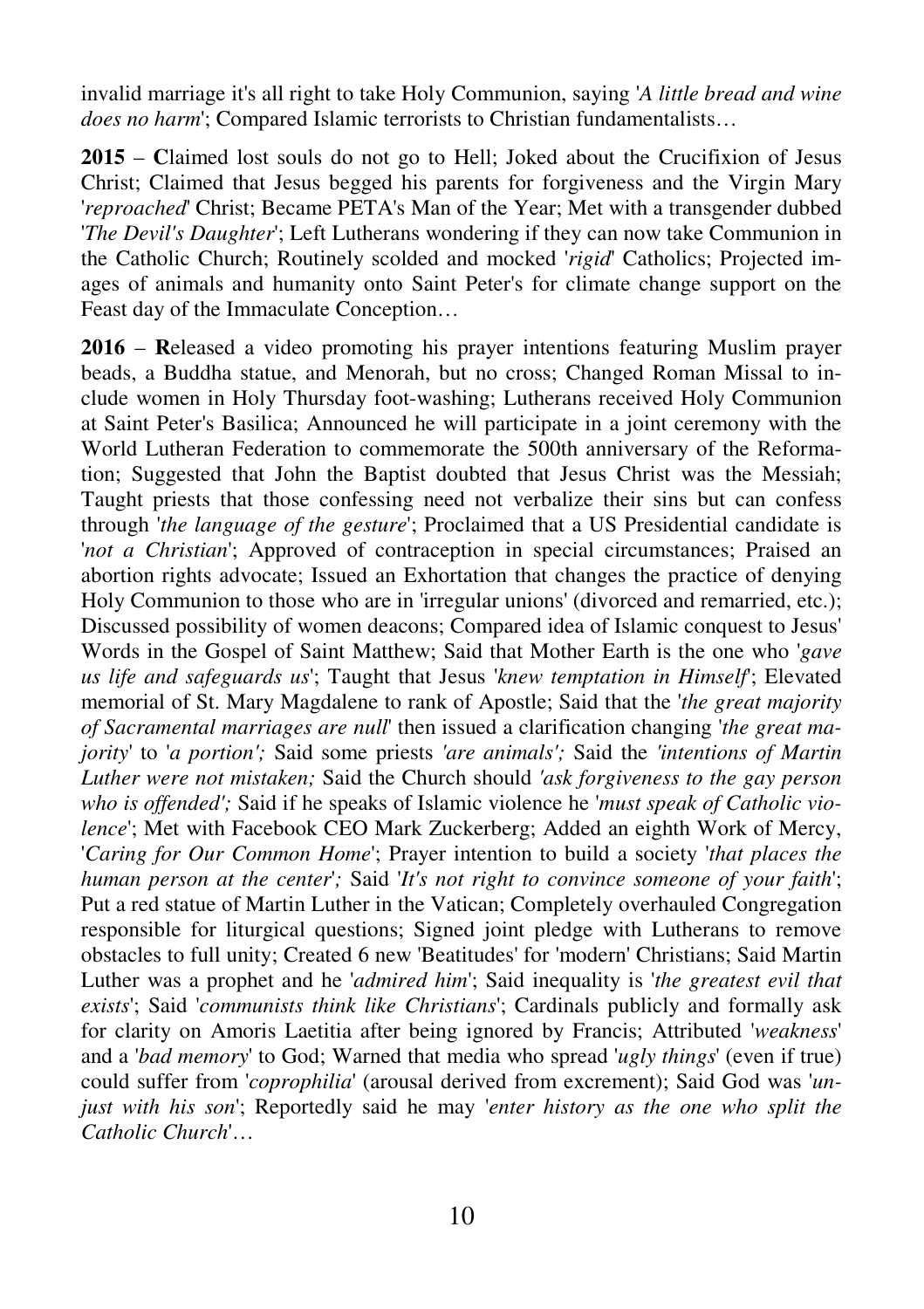**2017** – **A**ppointed protestant pastor as Editor of Argentinian Holy See's newspaper; Said '*Jesus was always the servant of all, and this is what gave Him authority*'; Vatican to release a Martin Luther postage stamp; Says Martin Luther's intention '*was to renew the Church*'; Took over religious order whose leader defied him in clash over condoms; Ordered review of the new Mass translation; Said obeying all the commandments '*paralyzes you*'; Anglican Liturgy to be celebrated in St Peter's; Recorded video message for Superbowl, didn't mention God once; Denounced 'Restorationist' Orders, Poked fun at Medjugorje; Cardinal Kasper said allowing intercommunion with Protestants in some cases is the "position of the current Pope."; Said there is no such thing as Islamic terrorism; Seminarians told they can leave if they don't agree with Pope Francis; Said '*Jesus did not say whether it is lawful or not lawful*' about divorce; Reduced sanctions for sex abusers; Signaled openness to ordaining married men; Joked saying '*Inside the Holy Trinity they're all arguing behind closed doors, but on the outside they give the picture of unity*'…

#### **JESUS: "Beware of false prophets, who come to you in the clothing of sheep, but inwardly they are ravening wolves. By their fruits you shall know them." – Gospel of St Matthew –**

#### **BELIEF IN THE INSPIRATION OF THE SCRIPTURES, WITHOUT THE AUTHORITY OF A DIVINELY COMMISSIONED CHURCH, IS MERE SUPERSTITION**  By Graham Moorhouse

Man's attitude to religion can be put into three board categories: atheism, natural religion and revealed religion.

#### **Atheism**

Atheists are simply materialists who deny the existence of the divine. Today, the ranks of atheists have been swelled by a world wide flight from Islam. Sadly, many, possibly most, ex-Muslims finish up as atheists. This, while regrettable, is very understandable. People leave Islam because of the conflict between God's law written on their hearts and the laws of the sick deity preached by Islam's homicidal, misogamist, paedophilic, "prophet". Unfortunately, because they have had the laws of this sick deity rammed down their throats from birth, their subconscious concept of God is very negative indeed, so many, understandably, abandon God when they leave Islam.

A God who loves man, His creature, so much that He became man and died for him, is not something they can easily get their heads round, when they have all their life been instructed to worship a God who calls for the slaughter of non-believers, war, rape, legalised adultery (for men, not women), sex slavery, the beating of wives and the death penalty for apostates, etc.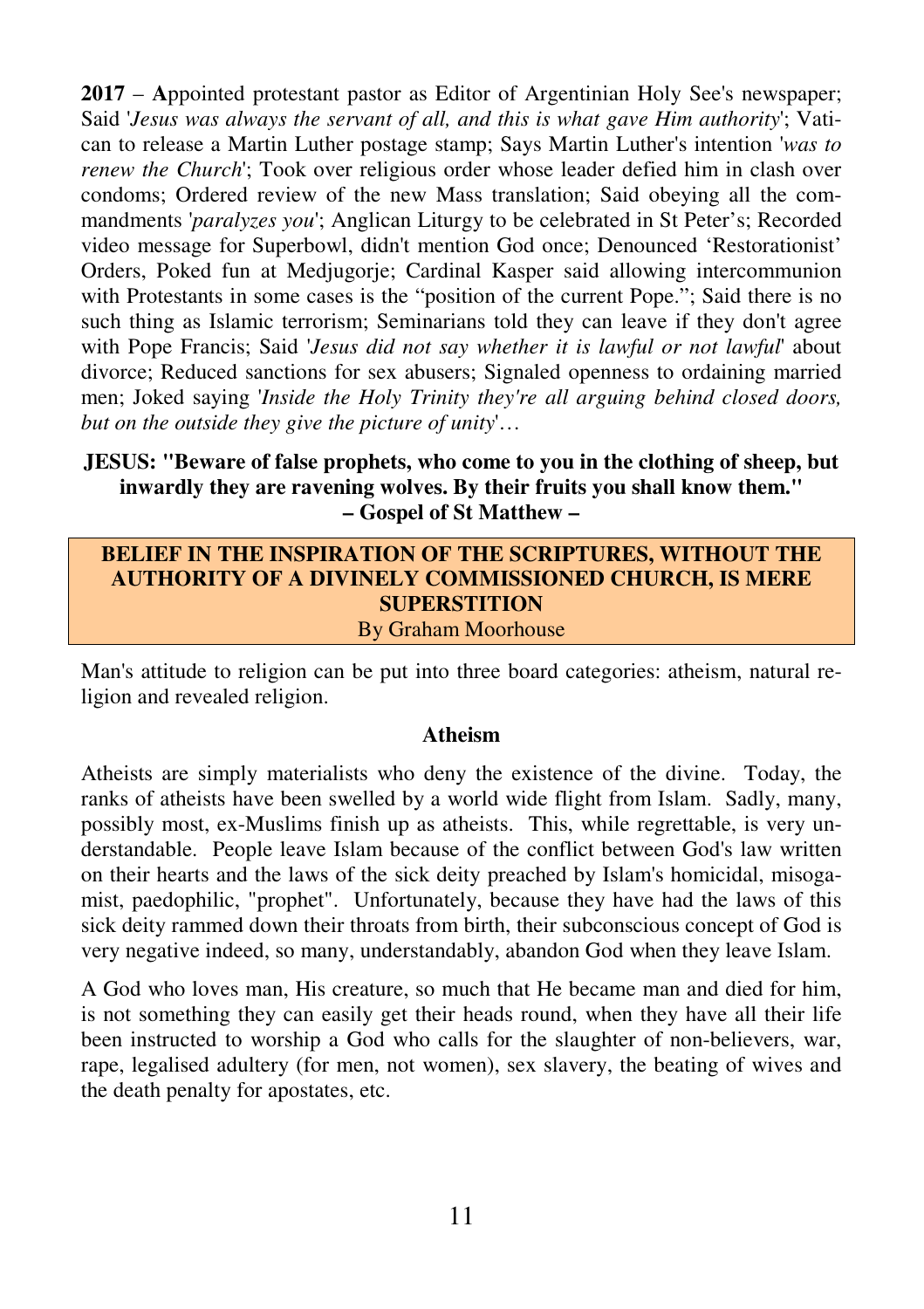#### **Natural Religion**

Those who believe in natural religion, hold that man has an innate desire for the divine. For the believer in natural religion, the different creeds are merely different traditions that have evolved over time in different cultures as a result of this inherent longing. The believers in natural religion tend towards pantheism, i.e. the god within, not a being who exists outside of His creation. For the believer in natural religion it makes absolutely no sense to talk of one religion being true or another false. All religions are merely human traditions, and therefore just a matter of choice or custom.

Most ecumenists are believers in natural religion. What they hope to achieve by jawjaw is that the different religions will slowly morph one into the other, so that what we will finally end up with is a sort of one-world homogenised religion - which will, of course, serve the ends of their Masonic, globalist masters.

Believers in natural religion hate miracles. And when I say "hate", I mean really hate with a passion that borders on the demonic. That is why some of our post-Conciliar "shepherds" have torn down any sign of the miraculous from Catholic places of pilgrimage. The Holywell shrine (on the Dee Estuary, northern Wales) is a case in point. Before the Council it was bedecked with abandoned crutches and similar artefacts. Today, it is has been stripped bare of any hint of the miraculous. The miraculous you see exposes their philosophy as a sham. The miraculous requires a God who is outside nature, who is the author of the laws of nature, and who is consequently capable of suspending those same laws.

One of the great mysteries of the post-Conciliar Church is why churchmen who embrace natural religion, which is the clear antithesis of the Catholic faiths, still continue to earn their living as priests, bishops, cardinals, and even popes. Whilst this is evidence of a shocking lack of personal integrity, one can only assume that they are motivated by a mixture of money, power and prestige.

An examples of a believer in natural religion pretending to be a Catholic would be Cardinal Walter Kasper. He is actually on record of having said something to the effect that a God who reveals Himself is theological nonsense. Nearer home, Fr Rolheiser who writes in the Universe is another believer in natural religion who pretends to be a Catholic. He will write ecumaniac-gibberish like, if we dig wells with the devotees of other religions we will find God together at the bottom of the well. How that is supposed to work is anyone's guess, and is never, of course, explained.

I suspect the current pope is another believer in natural religion pretending to be a Catholics. His attempt to update and amend Christ's teaching on the indissolubility of marriage makes perfect sense from the perspective of natural religion. If religion is just man-made traditions, and Christ was merely a Rabbi, of course you can, and perhaps even should, update His teachings to better fit the spirit of the age. Pope Francis's constant banging on about rigidity also fits into this picture. If religion is merely the blind stumbling of man towards the divine, than inflexibility makes little sense.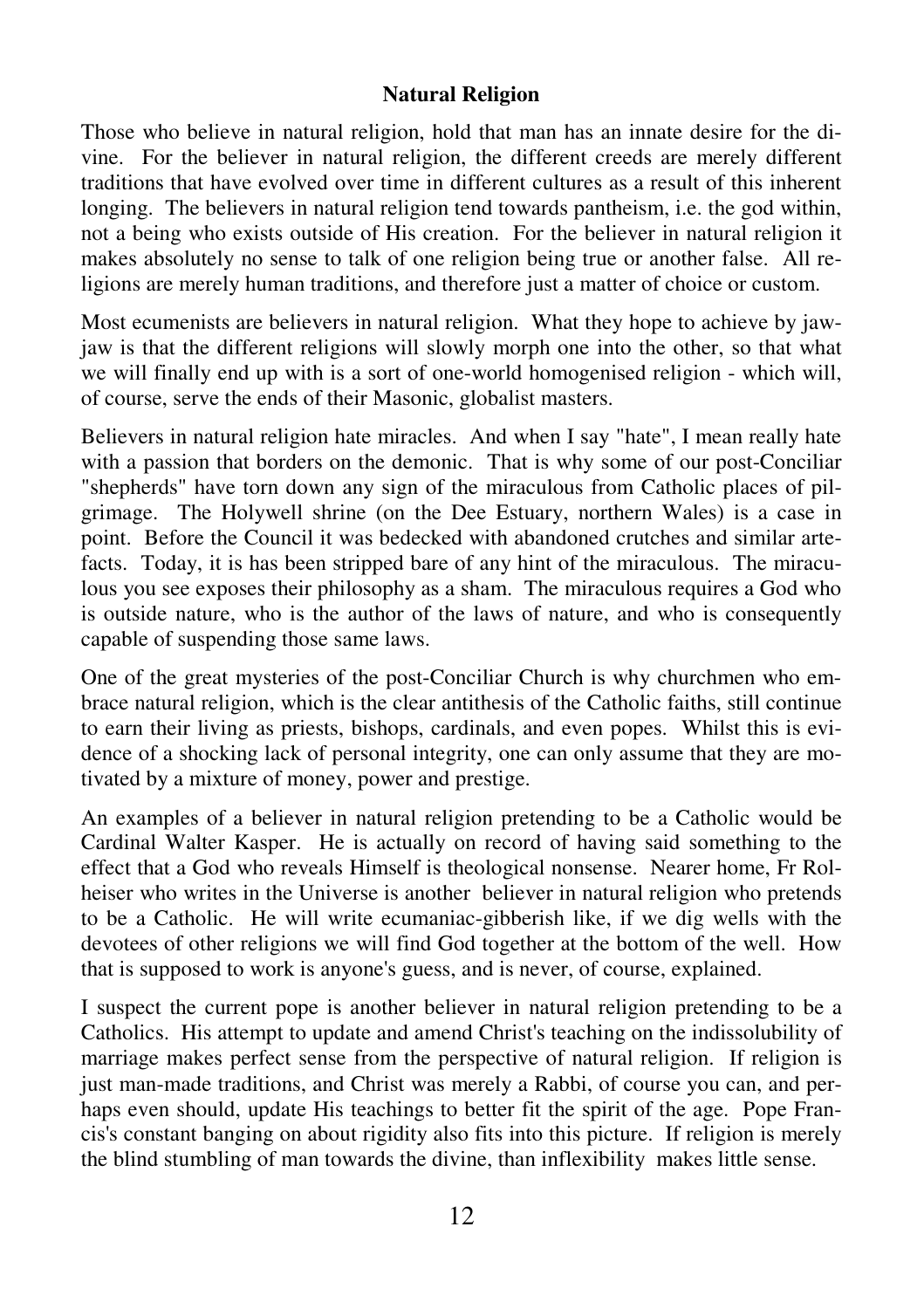At the Last Supper, Christ said to the Apostles, *"Truly, I say to you, one of you will betray me."* Listen to their responses carefully. All the Apostles, except Judas, replied, "Is it I *Lord*?" But Judas replied instead, "Is it I, *Rabbi* [i.e. Teacher]?" At that moment, Judas revealed himself as a believer in natural religion.

While one may have enormous respect for a teacher, one does not worship a teacher. Teachers are ultimately merely human. Human knowledge advances and the teachings of even the greatest teachers of antiquity have to be viewed through the lenses of modernity.

We should see Judas Iscariot not just as an individual but has a type. Judas Iscariot will always be with the Church. The Venerable Fulton Sheen wrote, *"The Mystical Body on earth today will have its Judas Iscariot, and he will be the false prophet. Satan will recruit him from our bishops."* 

#### **Revealed Religion**

The final category is revealed religion. For the believer in revealed religion, a certain rigidity makes perfect sense, because the believer in revealed religion holds that true religion is the result, not of man seeking God, but of God revealing Himself to man. There are four main factions claiming such revelation: Protestantism, Islam, Judaism and Catholicism.

The differences between Protestantism and Islam are of course huge, nevertheless, they have one quaint idea in common: the belief that God has revealed Himself through a book, and this book is the foundation stone of their respective belief systems. It is difficult to convey just how irrational this idea is. For starters, it is not just one article of blind faith, it is at least three articles of blind faith: one must first embrace the assertion that there is actually such a thing as a book dictated or inspired by God, secondly one must embrace the idea that either the Koran or the Bible is so inspired, and finally, that other books are not so inspired.

The only possible basis for such an utterly improbably notion, is if someone or something with the requisite authority should reveal it to be so. To claim that the book itself claims to be inspired is a logical non-starter. It is the intellectual equivalent of carrying oneself around by one's own bootlaces.

Muslims, for example believe that Muhammad is the most perfect man to have ever lived, because the Koran, a book purportedly written by Muhammad, says he is the most perfect man who has ever lived. How nuts is that? Yet followers of this barbaric creed will kill you for merely questioning it!

Protestantism is, from this perspective, even more irrational than Islam, for the Bible is not one book but seventy-three books written at different times, in different places by different men. On what possible basis can any mere man know that these particular seventy-three books are inspired, or even special?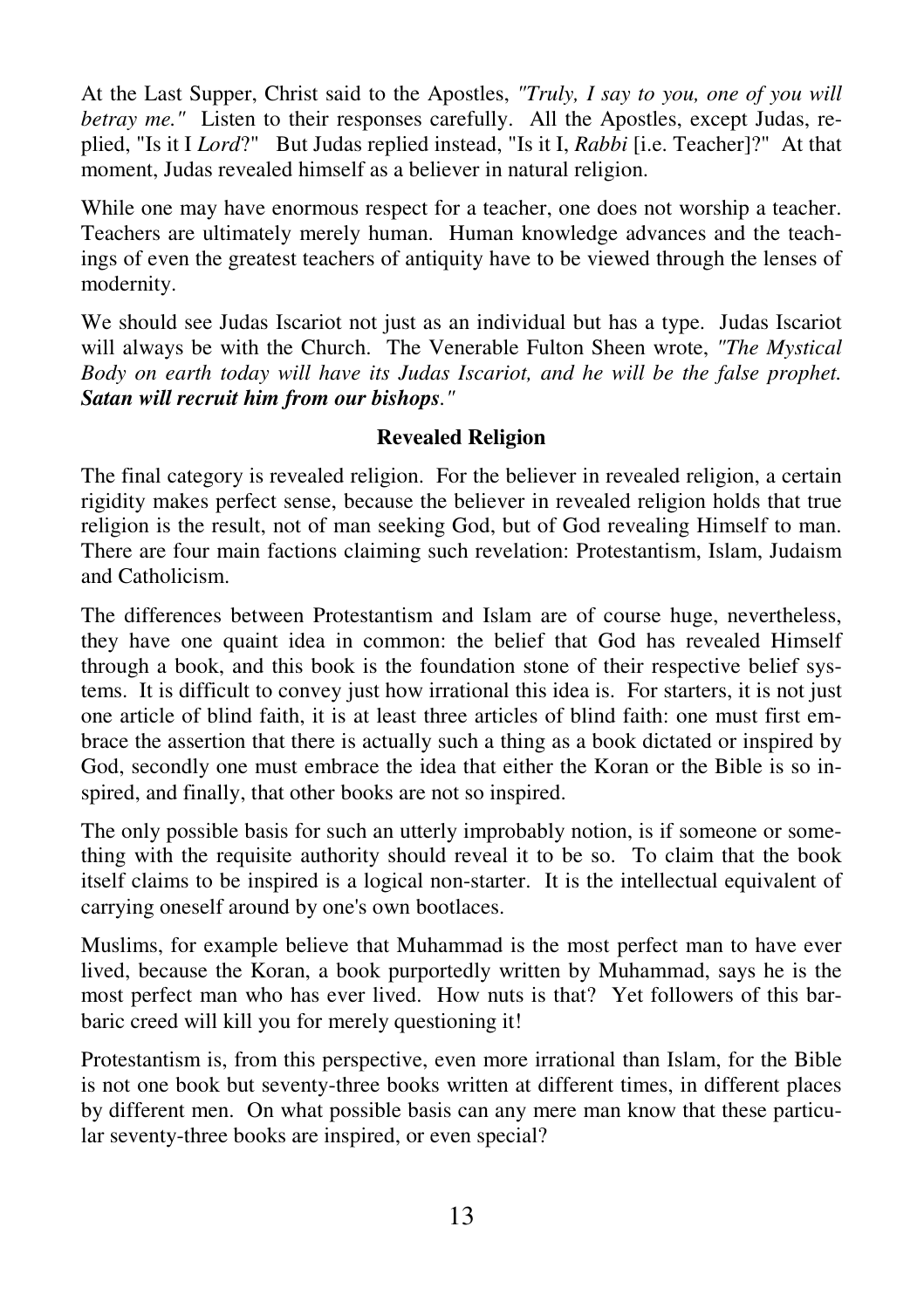The original canon, i.e. list of books to be included in the Bible, was drawn up by the Church, but Protestants reject the Church, so what possible rational grounds do they have for retaining the list? It gets even sillier, because Luther, the inventor of Protestantism, took five books out of the Bible because he didn't like what they taught! If Luther, a mere man, can take out these five books simply because he didn't like what they taught, why can't Joe take out another dozen or so for similar reasons - or Mary add half a dozen other books for that matter?

The original canon took some time to be universally agreed in the Church. The inspiration of the book of Revelations, the last book of the Bible, was rejected by some early Christians. And a beautiful letter from St Clement, the third pope, was regarded as inspired and worthy of inclusion in the Scriptures by some Christians. In fact, in the early Church, it was regularly read out at Mass as if it was Scripture.

#### **Judaism and Catholicism**

Judaism and Catholicism can be considered as one thing. Judaism looked forward to the coming of the Messiah and of His kingdom, i.e. the coming of Jesus Christ and the founding of His Church, whereas the Church looks back to the coming of Jesus Christ and Her founding and commissioning by Him. The founding of the Catholic Church by Christ rendered Judaism fulfilled and in that sense obsolete.

The Church treats the intellect of non-believers with respect and therefore does not require them to do anything quite so daft as embrace, without any *rational* basis for so doing, the dogma that a bunch of old books are the inspired word of God. The Church treats the Bible, especially the four Gospels, as historical books. She invites you to evaluate those four books using the same criteria as a professional historian would use to evaluate any other historical document.

Once one has satisfied oneself as to the validity of these books as historical records, we quickly learn that the "hero" portrayed therein claimed divinity. We further learn that he validated his claim with miracles, especially His own resurrection from the dead. We also learn from this and other sources that some twelve of His closest followers gave their lives for the truth of what they had witnessed and to which they had testified.

We further learn that Jesus Christ founded a Church and bestowed on that Church His own authority and mission. That Church teaches that everything passed down to us from the early Church constitutes sacred tradition and must be revered. Further, some of that sacred tradition has been codified, i.e. written down for our edification. Further still, just some of these written, i.e. codified, records, the Church further teaches, were inspired by the Holy Spirit. Now, at last, because the Church teaches with the authority of Christ, we have a rational reason for accepting the inspiration of the Scriptures.

Without that authority, unless we were to wake up one morning and find the entire canon of the Scripture written in the sky by a miraculous cloud formation, or learn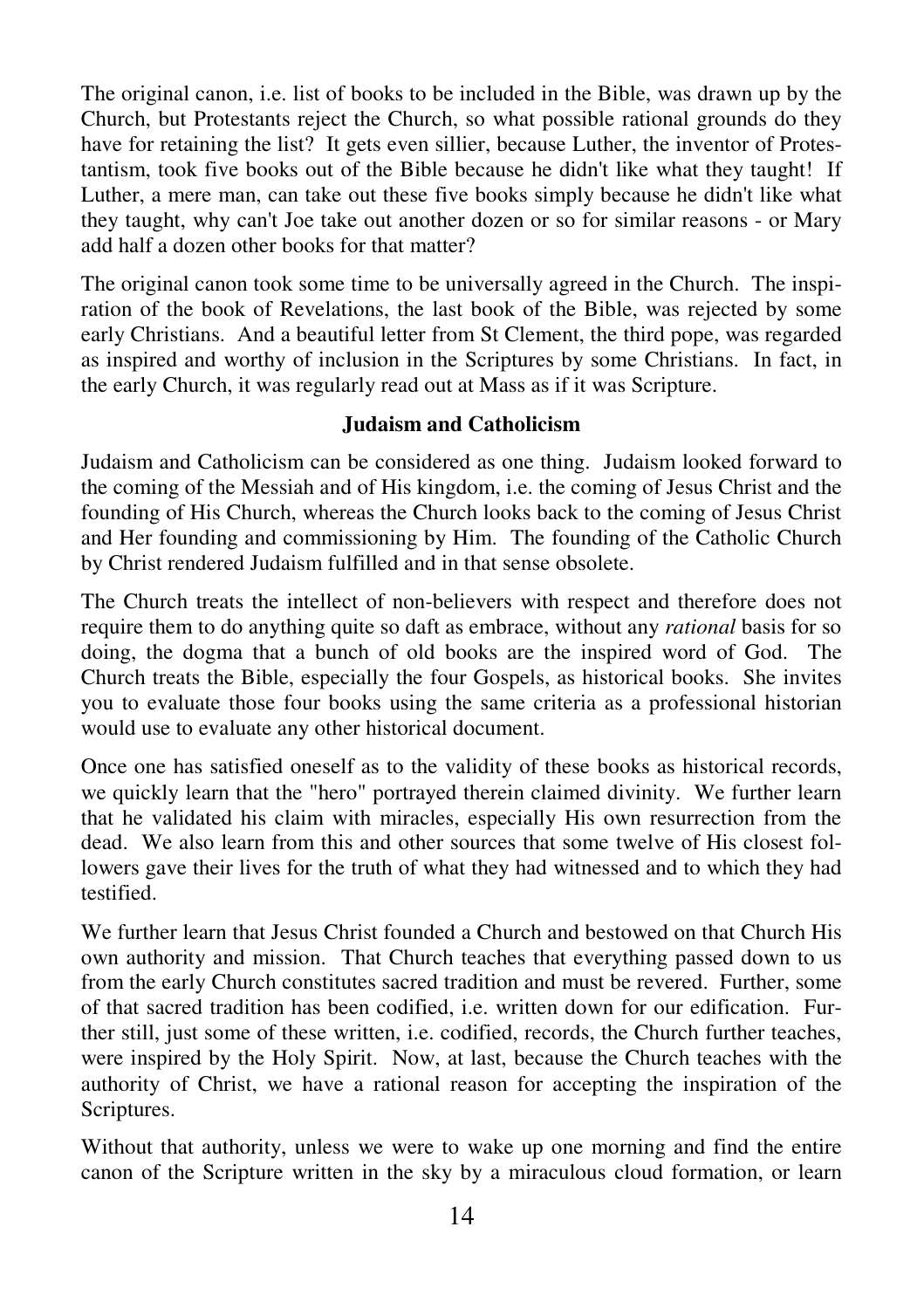that something like this was witnessed, like the miracle of the sun at Fatima, by 10,000s of people, belief in the inspiration of the Scriptures, without the authority of a divinely commissioned Church, is mere superstition - and, moreover, can, in the wrong hands, be *dangerous* superstition.

## **NO GAY SHAM MARRIAGE FOR POLAND**

Radio Poland is reporting that President Andrzej Duda has said that the issue of marriage is *"clearly and expressly regulated in the Constitution"*.

Speaking to the TV Republika broadcaster, Duda was asked whether it is likely that "international organisations, various lobby groups, but also some European countries" could force Poland to accept gay marriage.

*"I do not think that the political majority today would agree to any amendment to the Constitution in this area, water down this clause and open interpretation that marriage could also include other genders,"* Duda said.

*"I unequivocally repeat: marriage in accordance with the Polish Constitution is a union between a man and a woman,"* Duda added.

Poland's constitution is one of seven in the EU to ban gay marriage, and the country is one of six in the 28-member bloc not to allow same-sex civil unions.

The ruling Law and Justice (PiS) party in Poland came to power in late 2015 on a ticket of promoting traditional Polish values, family and Catholic traditions.

Interestingly, the son of the Prime Minister was recently ordained and celebrated the traditional rite.

#### **THE PINK SWASTIKA**

*"Those who forget the mistakes of history are doomed to repeat them"*  **HOMOSEXUALITY IN THE CONCENTRATION CAMPS**  *"In a time of universal deceit, telling the truth is a revolutionary act."* - George Orwel

I do not pretend that any of the following is my original work; the original sources should be consulted for a fuller picture, primarily:

http://www.defendthefamily.com/pfrc/books/pinkswastika/html/Chapter1.htm

For ease of reading, I have removed all the scholarly cross references, but these are all available with a little research on the Internet for those who want them.

#### **INTRODUCTION**

**The only bond that unites today's militant homosexual collective with homosexuals interned in Nazi camps is a shared addiction to sodomy, and their collective resentment at the social isolation they experience as a result of that addiction.**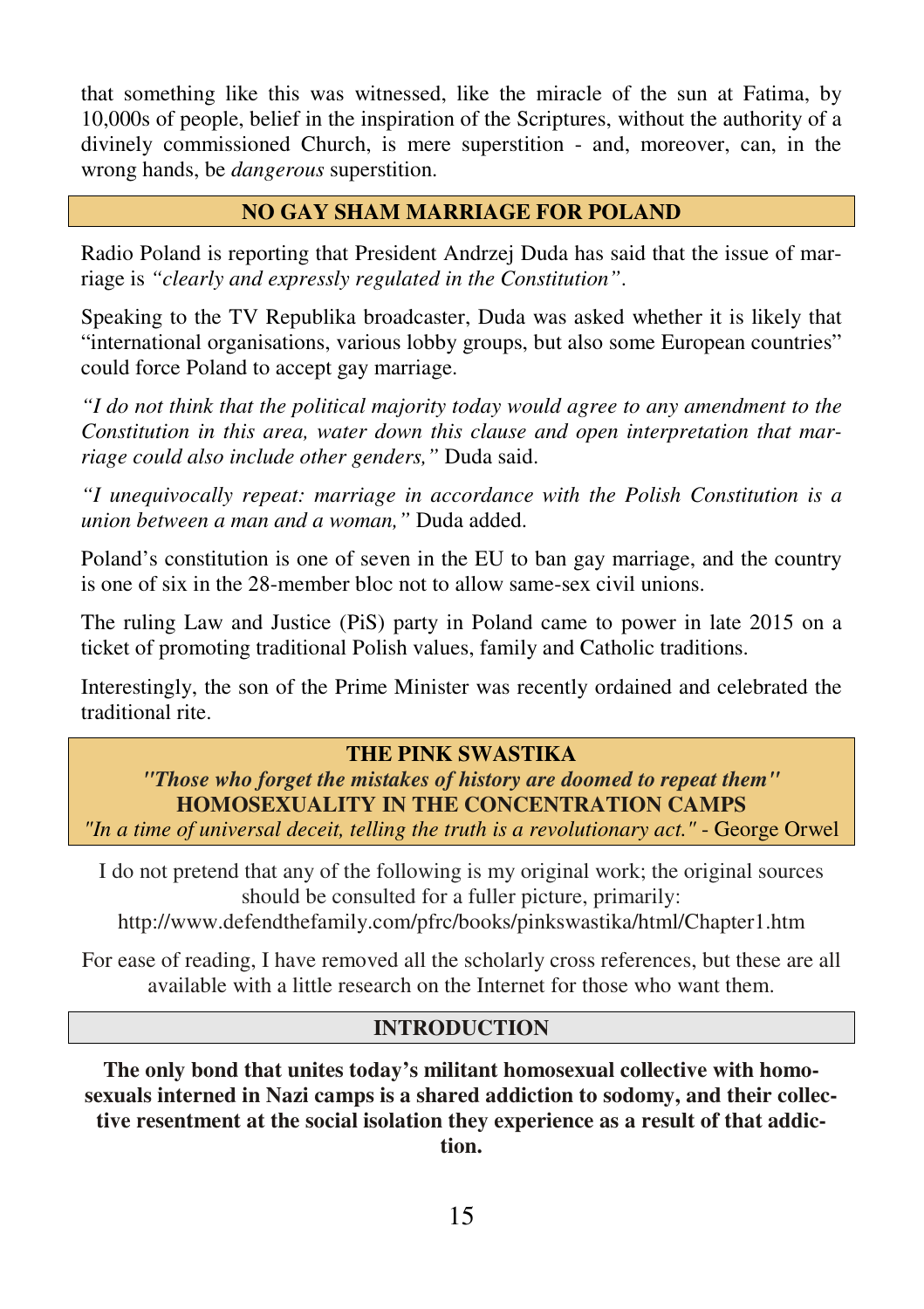Homosexuals were up front and centre in the history of the Holocaust. The ideas for disposing of the Jews originated with Lanz von Leibenfels, a homosexual. The first years of terrorism against the Jews were carried out by the Storm Trooper whose officers were all, or almost all, homosexuals. The first concentration camp, as well as the system for training its brutal guards, was established by Ernst Röhm, a notorious inyour-face homosexual. *Kristallnacht,* the first large scale violent mob violence against the Jews was orchestrated in 1938 by the homosexual Reinhard Heydrich. And it was the transvestite Goering, who, with an order to the homosexual Heydrich dated the 24<sup>th</sup> January 1939, opened up the Pandora's Box of the "Final Solution" to the Jewish question.

Yet, one of the myths fabricated by the militant homosexual collective and their secular liberal lap dogs is that homosexuals, like the Jews, were victims of the Nazi holocaust. While this undoubtedly serves their craving for victim status; it remains nevertheless a gross distortion of history.

The truth is that sodomy in public places, such as communal washroom, was a crime in Germany as it was in the rest of Europe, including Great Britain. Men were arrested for *public* indecency, not for being homosexuals*.* Further, unlike the Jews, they were not routinely sent to the camps, but normally received short prison sentences in ordinary German prisons. However, recidivists, men who upon release reoffended, *were* sent to the camps.

It is important to understand that the pink triangle was not a "badge" given to homosexuals: all the sexual offenders in the camps, whether they were rapist, paedophiles or recidivists convicted of indecency in public places, wore pink triangles on their camp uniforms to distinguish them from the Jews and others.

Although homosexuals constituted one of the smallest minorities in the camps, they were, however, disproportionally appointed as *Kapos* [slave overseers]. Stephan Ross, founder of the New England Holocaust Museum and a holocaust survivor himself, estimated that [whilst homosexuals comprised well below one percent of the camp population] around 20 percent of the *Kopos* guarding Jewish prisoners were homosexuals. These men had a natural affinity with the homosexuals and sexual sadists that littered the ranks of the special SS unit responsible for administering the camps. Ross spent five years in Nazi camps as a child and was repeatedly sexually abused by the guards, *"They would beat you and make you do that [perform oral sex]"* he testified. There was a marriage made in Hell between these men and the SS guards and administrators who also had a disproportionate number of homosexual sadists in their ranks.

Yet gay activists routinely invoke their "Gay Holocaust" myth for political ends and have the gall to use the pink triangle as their movement's symbol. One group even went so far as to stage a high-profile "pilgrimage" to the Holocaust Memorial in Jerusalem in May of 1994. This outraged Jewish Holocaust survivors and came close to sparking a riot. It was reported in the Jerusalem Post that one man shouted, *"My*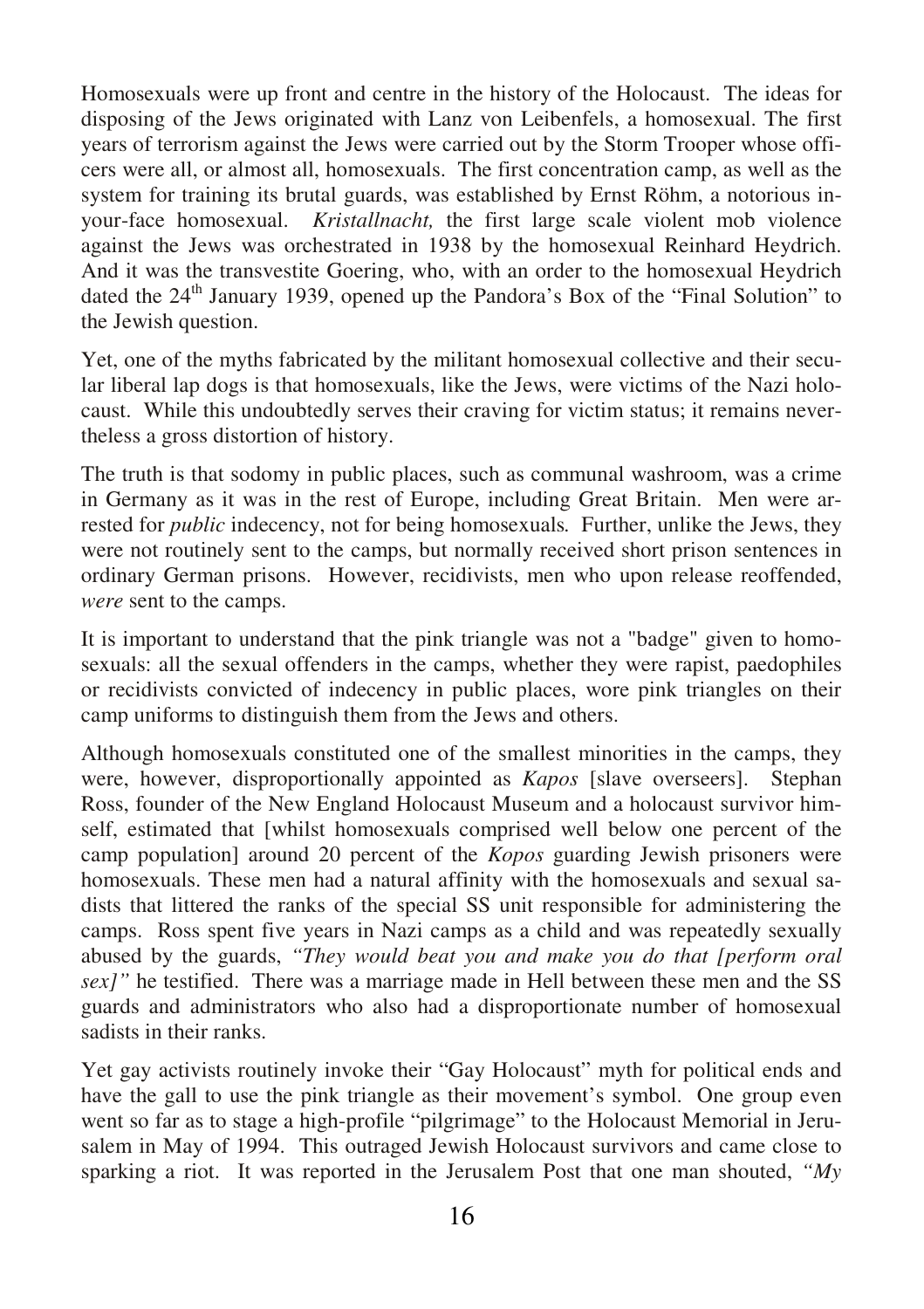*grandfather was killed for refusing to have sexual relations with the camp commandant. You are desecrating this place..."* 

Jewish sponsors and benefactors of Holocaust memorials are usually family members of victims; and even those who aren't, share a 6,000 year ethnic and cultural heritage with the victims. The only bond that unites today's militant homosexual collective with homosexuals interned in Nazi camps is a shared addiction to sodomy, and their collective resentment at the feeling of social isolation they experience as a result of that addiction.

## **THE GAY RIGHTS MOVEMENT IN GERMANY**

#### *"… in the 1920s and 30s, homosexuality was known as "the German vice" across Europe."*

Most assume the gay rights movement to be a modern phenomenon. However, the godfather of the gay right movement was a German lawyer name Karl Heinrich Ulrichs (28 August 1825 - 14 July 1895). It was one of his followers who coined the word "homosexual". Ulrichs had been sodomised when he was fourteen by his male riding instructor. He devised a theory that became known as the "third sex" theory; according to this theory, male homosexuals were actually female souls trapped in men's bodies, the condition was thus innate and therefore, Ulrichs argued, should be decriminalised. Sound familiar? To his credit, Ulrich argued that public indecency should remain a crime, as should the homosexual exploitation of minors.

Frederich Engels noted after Ulrich's death in 1895, that the pederasts were already a powerful group within the German political establishment. In the 1920s and 30s, homosexuality became known as "the German vice" across Europe. However, whereas the modern movement has managed to unite half a score of sexual pathologies under one umbrella, the German gay rights movement, shortly after Ulrich's death, suffered a very acrimonious divorce. This divorce is one of the keys to understanding subsequent history.

Homosexuals come in two broad types. One group known as "femmes" preach their pseudo-science of women trapped in men's bodies. This group provide the comedic model for the caricature of homosexuals in the public imagination; the limp wrist, camp men with the mincing walk. Some members from this group dress up as females and demand sex-change operation on the NHS. The leader of this faction in Germany was Magnus Hirschfeld, Ulrichs' successor.

The other type, were known as "butches", and were led in Germany by Adolf Brand, publisher of the first homosexual magazine, *Der Eigene* (The Special). Brand, together with two other "butches" (Benedict Friedlander and Wilhelm Janzen) formed the *Gemeinschaft der Eigenen* (The Community of the Special) in 1902.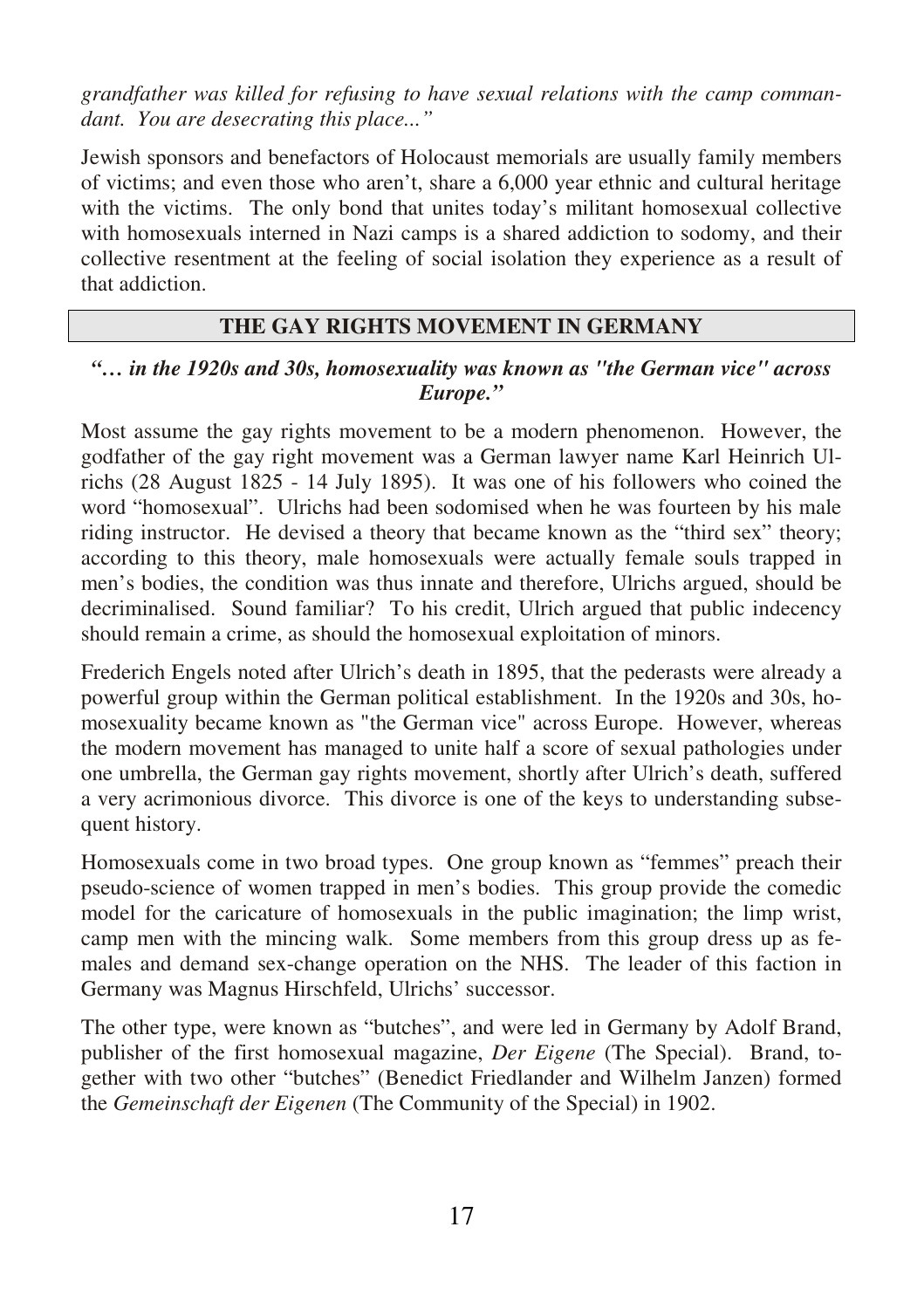#### **THE COMMUNITY OF THE SPECIAL**

#### *"It is easy to imagine how the embryonic German Nazi party was able to crawl out of the moral swamp and mind-set of the Community of the Special"*

Brand and his followers found Ulrichs' theories deeply offensive. They perceived themselves as being anything but women trapped in men's bodies, they didn't even consider themselves merely as men, but as a breed of men set apart, a master "race", superior in masculine qualities to straight men. The Community of the Special taught that male homosexuality was the foundation of all nation-states and represented an elite stratum of human society. It perceived itself as a modern incarnation of the warrior cults of ancient Greece, modelling themselves after the military heroes of Sparta, Thebes and Crete. The members of the Community of the Special were ultra-macho, male-supremacists and openly devoted to man/boy sex (pederasty). Interestingly, in ancient Greek culture, effeminate homosexuals were looked down upon while the macho homosexuals were admired. Brand wrote in *Der Eigene* that what he wanted were men who *"thirst for a revival of Greek times and Hellenic standards of beauty after centuries of Christian barbarism."* 

It is easy to imagine how the embryonic German Nazi party was able to crawl out of the moral swamp and mind-set of the Community of the Special. And it is also easy to understand why so many leaders of the early Nazi party, particularly its paramilitary wings, were homosexuals. It is also easy to understand how the homosexual collective's hatred of Europe's Judeo-Christian heritage would have provided one of the larger tributaries of the anti-Semitic river that ultimately led to the gates of Auschwitz.

#### **THE PRE-WW2 GERMAN YOUTH MOVEMENT**

Wilhelm Janzen, co-founder of the Community of the Special was also a co-founder and financial backer of the Wandervogel, the German youth movement. Founded in the 1890s as a hiking and camping association, on the surface the movement was somewhat similar to the Boy Scouts, but from the beginning the Wandervogel was dominated and controlled by the pederasts from the Community of the Special, and its leadership was rife with "butch" homosexuals.

In 1912, Community of the Special theorist Hans Blueher wrote that the Wandervogel movement was an erotic phenomenon that was used to recruit young boys into homosexuality. The American historian, Parker Rossman, wrote that this movement was targeted by the Community of the Special to revive their Greek ideal of "pedagogic pederasty."

During the  $1<sup>st</sup>$  World War (1914-1918), the great hero of the Wandervogel was Gerhard Rossbach, a notorious homosexual and a sadistic murderer. Rossbach became the most important single financial contributor to the Wandervogel. Rossbach boasted of having initiated Ernst Röhm into homosexuality. Röhm was co-founder and later the commander of the Storm Troopers, better known as the Brown-shirts; the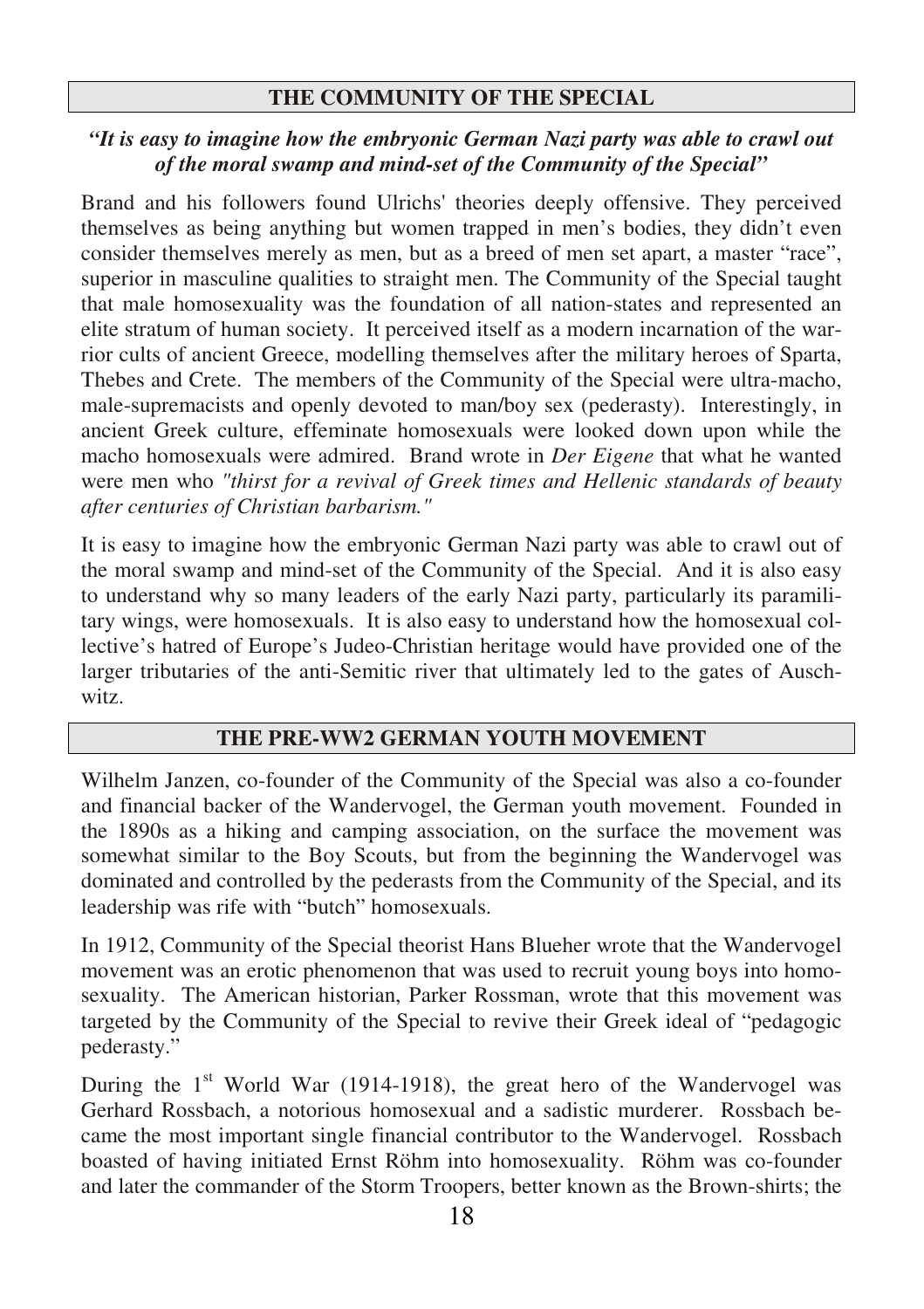SS personnel were drawn from the Storm Troopers. Rossbach was also a close friend of Edmund Heines, also a homosexual, as were most of the officer corps of the Storm Troopers. Heines was Röhm's deputy and the procurer of boys for Röhm's pederastic orgies. Röhm and Hitler had been close friends, but Hitler began to fear him as a potential rival, and in 1934, Hitler had both his former friends, Röhm, and Heines executed by the SS.

In the turbulent days following Germany's defeat in World War I, Gerhard Rossbach was one of many former army officers placed in command of the Freikorps (paramilitary units). Rossbach units became know as Rossbach's Storm Troopers. These Storm Troopers, selected from the Wandervogel, soon become known as Brownshirts. Rossbach also built the *Schilljugend* , an elite wing of the Wandervogel, whose raison d'être was to build the future German leadership.

Konrad Heiden, a contemporary of Hitler and a leading authority on Nazi history, wrote that these paramilitary units *"were breeding places of perversion"* and that *"Rossbach's troop ... was especially proud … of being homosexual."* Rossbach's adjutant was Edmund Heines who subsequently became Ernst Röhm's Second in Command. Heines was notorious for his ability to procure boys for pederastic homosexual orgies.

It is not unreasonable to suppose that Rudolf Hess, the infamous commandant of Auschwitz, was a homosexual, as he had also been a member of Gerhard Rossbach's paramilitary.

The concept of "der Fuehrer" (The Leader) grew from within the Wandervogel, with its emphasis on devotion and blind obedience, which in turn grew out of the Community of the Special's belief in a homosexual elite.

The Wandervogel was the proto-Nazi party, and Hitler built upon the romanticism of the Wandervogel as the basis for the Nazi Party, even adopting their "Seig Heil" salute.

Ludwig Lewisohn, a German American writer whose Jewish mother had escaped Germany, noted in 1933 that the Wandervogel was *"the youth movement from which thousands of storm-troopers came ...The entire movement is in fact and by certain aspects of its avowed ideology drenched through with homoerotic feeling and practice"*.

The Community of the Special made sure the Wandervogel youth were indoctrinated with Greek paganism and taught to reject the Christian values of their parents.

## **THE STORM TROOPER**

Röhm's philosophical roots were squarely in the "Butch" faction of the German "gay rights" movement. Röhm viewed homosexuality as the basis for a new society and projected a new social order in which homosexuality would be looked upon as behaviour of the highest repute. History is certainly repeating itself here.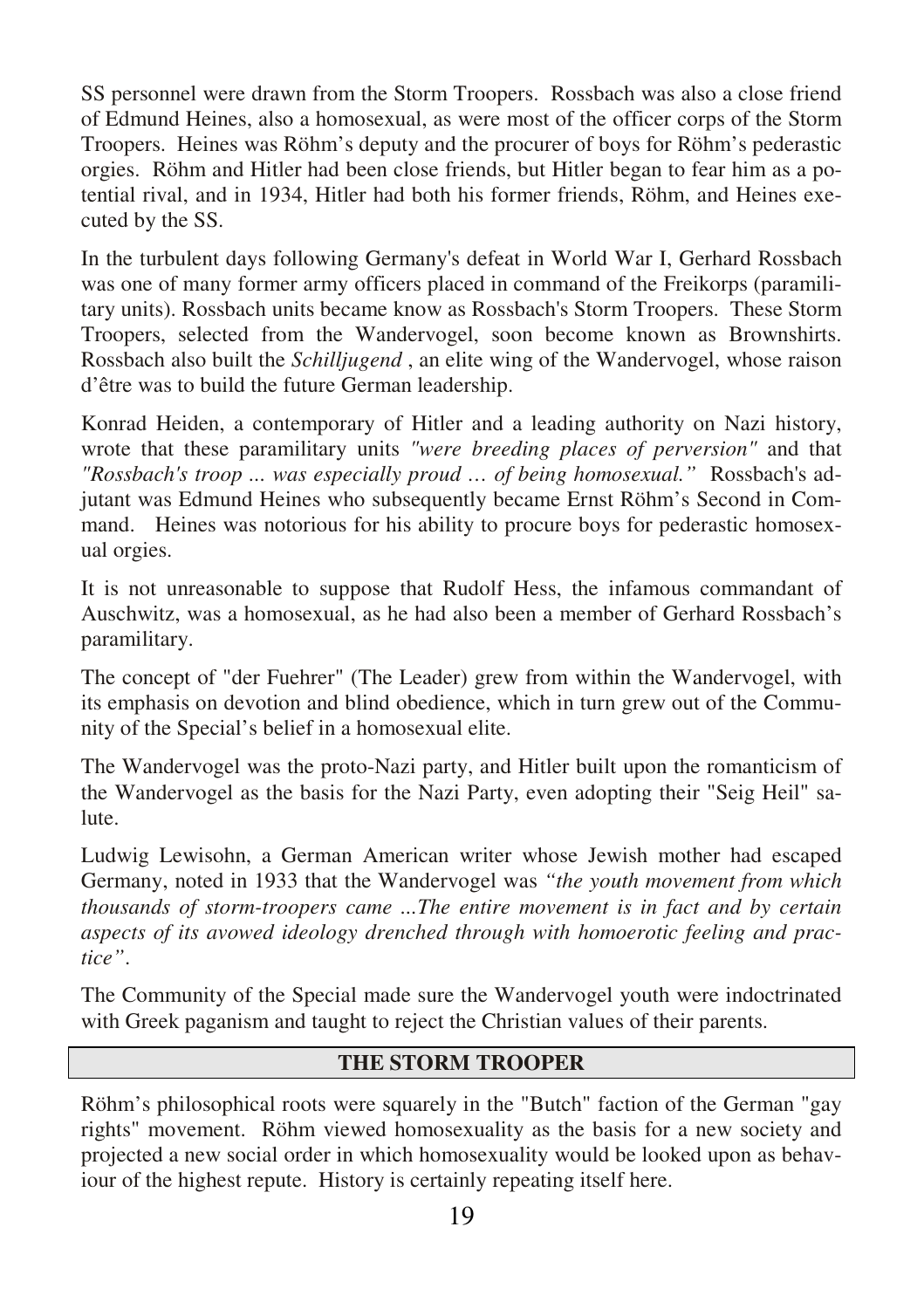It was in the Nazi Storm Troopers, that the Community of the Special's Hellenic ideal of masculine homosexual supremacy and militarism were fully realized. *"Theirs was a very masculine brand of homosexuality,"* writes historian Alfred Rowse, *"they lived in a male world, without women, a world of camps and marching, rallies and sports. They had their own relaxations, and the Munich Nazi Storm Troopers became notorious on account of them."* The similarity of the Nazi Storm Troopers to Freidlander and Brand's dream of Hellenic revival is not coincidental. The "*relaxations*" to which Rowse refers were, of course, the homosexual activities (many of them pederastic) for which the Nazi Storm Troopers and the Community of the Special were equally notorious.

The favourite meeting place of the leadership of the Storm Troopers was a "gay" bar in Munich called the Bratwurstglockl where Röhm kept a reserved table. This was the same tavern where some of the earliest meetings of the Nazi Party were held. It was here that Röhm and his associates: Edmund Heines, Karl Ernst, Ernst's partner Captain Rohrbein, Captain Petersdorf, Count Ernst Helldorf and others would meet to plan and strategize. These were the men who orchestrated the Nazi campaign of intimidation and terror, and every one of them without exception was homosexual.

Röhm flaunted his homosexuality in public and was insistent that his companions should do likewise. What Germany needed, Röhm believed, was a proud and arrogant lot who could brawl, carouse, smash windows, kill and slaughter for the hell of it. Straights, he believed, were not as adept at such behaviour as homosexuals. *"The principle function of this army-like organization,"* writes historian Thomas Fuchs, *"was beating up anyone who opposed the Nazis, and Hitler believed this was a job best undertaken by homosexuals."*

By 1933 the Storm Troopers, numbering some 2,500,000 men and was larger than the German regular army. And Röhm, at its head had surrounded himself with a staff of perverts, his chiefs, commanding units of several hundred thousand Storm Troopers, were almost without exception homosexuals.

Himmler (a man whose own pederastic proclivities had been captured on film) even went so far as to put on record his concern that so many unqualified people were being given high ranks merely because of their homosexuality, *"Does it not constitute a danger to the Nazi movement if it can be said that Nazi leaders are chosen for sexual reasons?"* he wrote. Karl Ernst perfectly illustrates the grounds of Himmler's concern: he was a militant homosexual, sadist and common thug, who had been promoted from hotel bell-boy and bouncer at a gay nightclub to Lieutenant General, and placed in command of 250,000 men!

#### **THE NAZI PARTY**

Whilst Adolf Hitler is in the popular imagination synonymous with the German Nazi Party, in the early years Ernst Röhm was more central; indeed, Hitler was originally Röhm's protégé. After World War I, Röhm was highly placed in the underground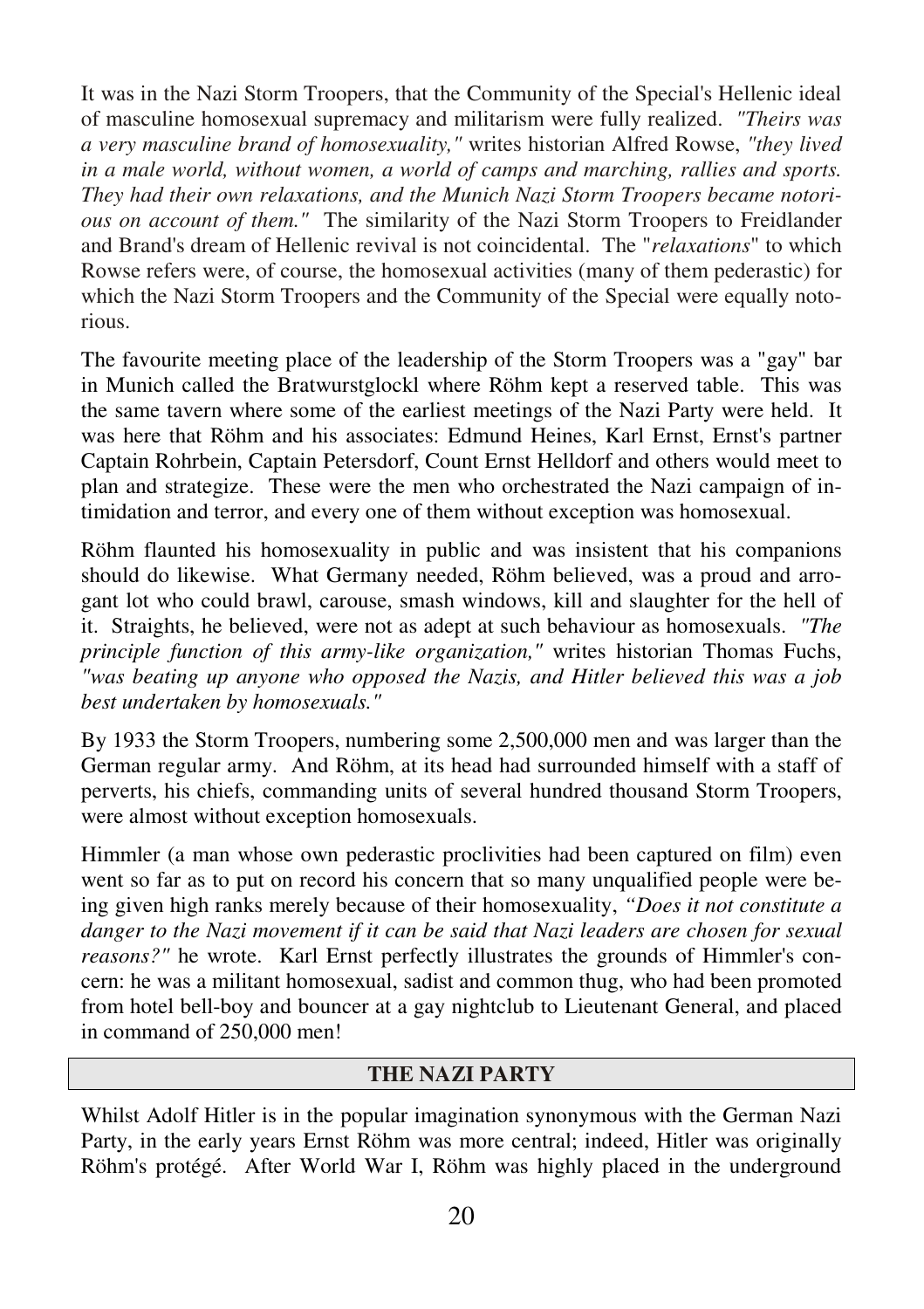nationalist movement that plotted to overthrow the government and worked to subvert it through assassinations and terrorism. Röhm met Hitler at a meeting of a socialist terrorist group called the Iron Fist and saw in Hitler the demagogue he needed to mobilize mass support for his underground army. Röhm and Hitler worked together to gain control of the National Socialist German Worker's Party. With Röhm's backing, Hitler became the first president of the party in 1921. Soon after, Rossbach's Storm Troopers became its military wing.

Many of those whose ideas influenced Hitler were homosexual. Chief among these were occultists Jorg Lanz Von Liebenfels and Guido von List. In 1958, Austrian psychologist Wilhelm Daim published *The Man Who Gave Hitler His Ideas*, in which he called Lanz the true "father" of National Socialism. Lanz was a former Cistercian monk who had been excommunicated for homosexuality. After being expelled from the monastery, Lanz formed an occultist order called The Order of the New Temple.

On Christmas day, 1907, Lanz raised the swastika over the castle which he had purchased to house his new order. Lanz chose the swastika because it was the ancient pagan symbol of Wotan, the god of storms. Wotan was also the inspiration for the name "Storm Troopers". It was also from Lanz that Hitler learnt that most of his heroes of history were homosexuals.

#### **WAS HITLER PERSONALLY A HOMOSEXUAL?**

Hitler surrounded himself with homosexuals from his youth, to an extent that would certainly seem decidedly peculiar to most normal people. In addition to Röhm and Hess, two of his closest friends, Hitler filled numerous key positions with homosexuals. The Hitler Youth leader, Baldur von Schirach was reportedly bisexual; Hitler's private attorney, Reich Legal Director, Minister of Justice, butcher Governor-General of Poland, and public gay-hater Hans Frank are all believed to be homosexuals; Hitler's adjutant Wilhelm Bruckner was believed to be bisexual; Walter Funk, Reich Minister of Economics [and Hitler's personal financial advisor] was regarded as a notorious homosexual and alcoholic; Hitler's second in command Hermann Goering liked to dress up in drag and wear campy make-up; Hitler's chauffeur and one-time personal secretary, Emile Maurice, was homosexual; Julius Streicher, the founder and publisher of the Nazi newspaper, which became a central element of the Nazi propaganda machine, had been dismissed from teaching following numerous charges of pederasty; SS Chief Heinrich Himmler's pederastic proclivities had been captured on film by Nazi filmmaker Walter Frenz; Reinhard Heydrich, mastermind of the first pogrom, Kristallnacht, and of the death camps, was homosexual; Hitler's personal bodyguards were nearly all homosexuals, and a party given by Nazi propagandist, Joseph Goebbels, famously degenerated into a homosexual orgy.

Walter C Langer, a psychiatrist commissioned by the Allies in 1943 to prepare a study of Hitler, suggested that Hitler was also a coprophile (someone sexually aroused by human faeces). A study of 164 male sadomasochists in Finland found that 18.2% had engaged in coprophilia, and we know, from research done in the USA, that homo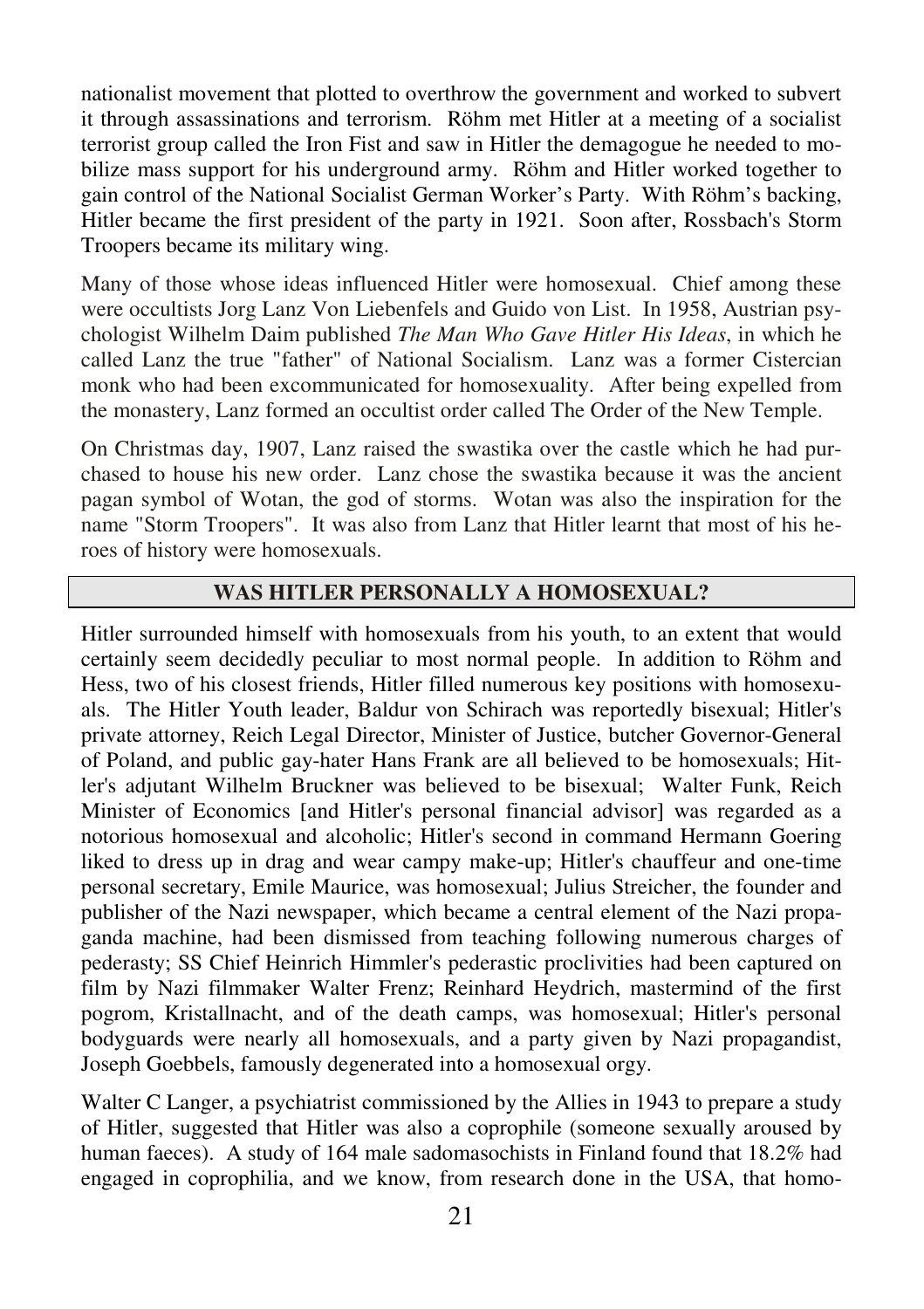sexuals are nearly six times more likely to be involved in sadomasochism than the general population. If you have the stomach for this sort of thing, the Terence Higgins Trust website, a homosexual website that receives funding from the taxpayer, promotes (or did promote) coprophilia.

This would certainly explain why Hitler's relationships with women were so deeply problematic. It is believed that Hitler's sexual encounters with women included expressions of his coprophilic perversion as well as other extremely degrading forms of masochism. Of the eight women with whom Hitler is believed to have had romantic liaisons, five attempted suicide - three successfully.

## **THE "EVIDENCE" ADVANCED BY HOMOSEXUAL PROPAGANDISTS TO SUPPORT THEIR MYTH**

Contrary to "Gay Holocaust" propaganda, homosexuals were never murdered "en masse" or "ruthlessly eliminated" by the Nazis, but there are a couple of incidents from Nazi history which are cited by gay activists as evidence for their "gay Holocaust" fairy tale.

First, the Röhm-Putsch (often referred to as the Night of the Long Knives) a purge that took place between June 30 and July 2 1934, in the course of which Hitler had around a hundred political murders carried out to eliminate his rivals. Many of those killed were leaders of the Storm Troopers, including Röhm, the head of the Storm Troopers and Hitler's one time close friend and Röhm's deputy, Heines, both of these were notorious homosexuals.

Because so many of the victims of this purge were homosexual, gay propagandists argue that this proves Hitler was anti-gay. But this is highly disingenuous because, if Hitler wanted to execute potential rivals within the Storm Troopers, given that almost the entire officer core of the Storm Troopers was homosexual, it was inevitable that most of those murdered would be homosexuals. To twist history and portray this as an anti-gay purge is profoundly mendacious, especially given that the units carrying out Hitler's orders and doing the killing would also have been commanded by homosexuals.

Another fact used by the militant homosexuals to support their gay holocaust myth is Hitler's rhetoric against homosexuals, but this was clearly cynical political expediency. Röhm had been a friend of Hitler for fifteen years, and Röhm was notorious for his homosexual exploits, but this had never bothered Hitler. Further, after his murder of Röhm, Hitler continued to surround himself with known homosexuals.

Another fact cited by militant homosexuals to prop-up their gay-holocaust myth is Hitler's use of anti-homosexual laws to arrest and imprison opponents. But yet again this was cynical political expediency: Hitler would charge people with homosexual activity if they were anti-Nazi (often when they were not homosexuals, as it was such an easy stitch-up) while at the same time as he was promoting other homosexuals to high office.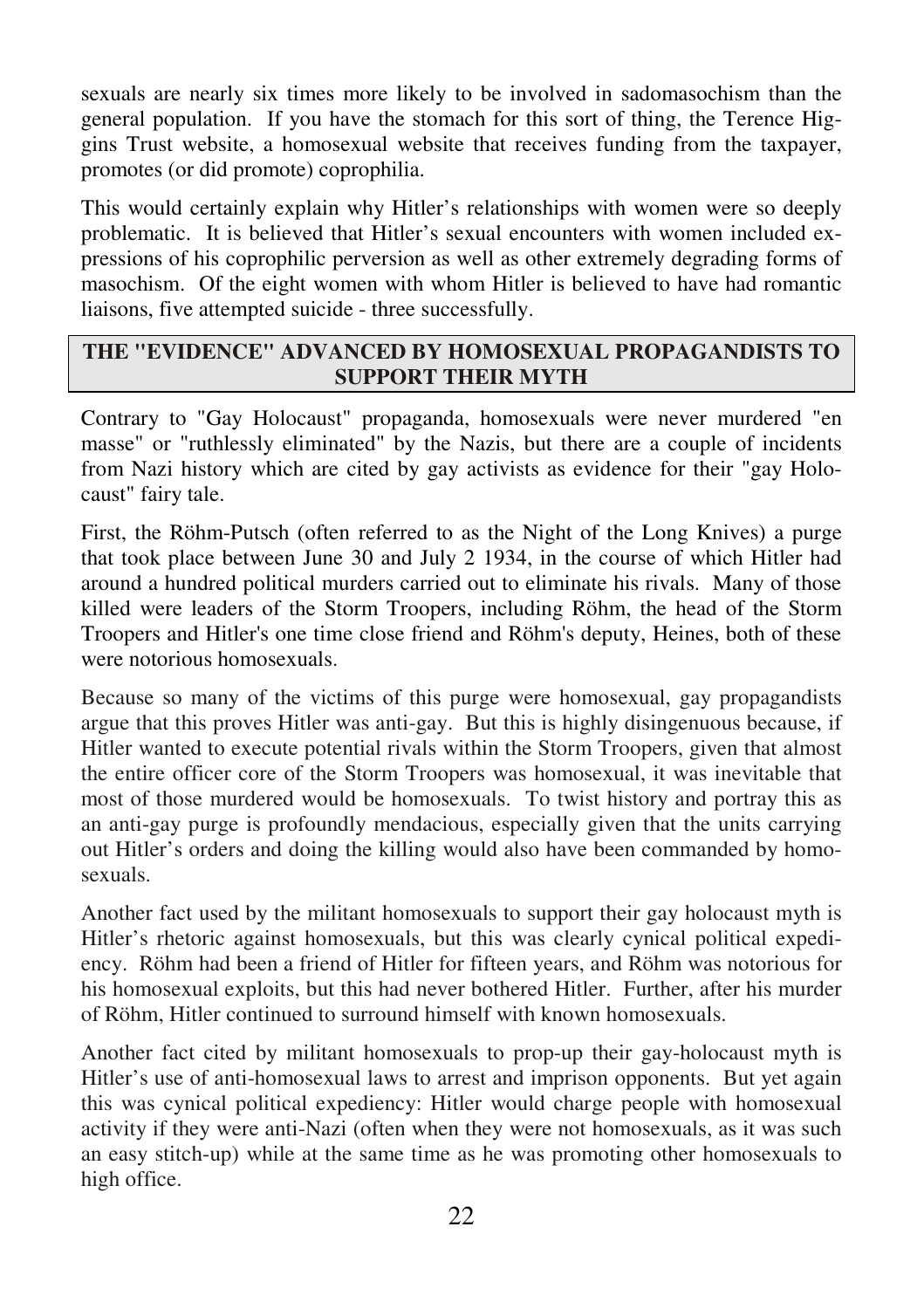#### **THE REAL REASONS THAT SOME HOMOSEXUALS ENDED UP IN THE CAMPS AMONG THE "PINK TRIANGLES"**

The *actual* number of homosexuals in the camps was a tiny fraction of both the number of homosexuals in Germany and the camp population. Buchenwald was the camp with the highest number of homosexual prisoners. Its annual population count of "pink triangles" peaked at just 189 in 1944, *well below* one percent of the camp population, and bear in mind that not all these "pin triangles", possibly not even the majority, would have been homosexuals. This can in no way be compared to the internment of millions of Jews, including women and children, merely because of their ethnicity. There are three keys to understanding why some homosexuals finished up in the camps.

First, as already mentioned, there were the recidivists, men who had been convicted for public indecency and had reoffended upon release.

Secondly, the "butches" from the Community of the Special hated the "femmes". The "butches" were the precursors of the Nazi persona. And the hatred of these "butches" for the "femmes", once the Nazis gained power, led to the internment of some effeminate homosexuals in the camps.

The third source was a result of Hitler's murder of Röhm. Röhm was very popular within the ranks of the Storm Troopers and some of these Storm Troopers formed an organisation know as "Röhm's Avengers". "Rohm's Avengers" murdered 155 of Heinrich Himmler's SS soldiers and placed a slip of paper onto each of the bodies that read "Rohm's Avenger". Himmler had many of these homosexual Storm Troopers arrested and sent to the camps. Thus, many of the "butch" homosexuals interned in Nazi camps were former Storm Troopers whose allegiance had been to their murdered homosexual hero, Ernst Röhm, rather than to Hitler.

Holocaust survivor Eugen Zuckerman wrote the following in a letter to the *New York Post*, protesting the portrayal of homosexuals as Nazi victims in the New York Holocaust museum: "*As a Jewish ex-inmate of several concentration camps, including Mauthausen, and as one who grew up in Berlin from the late 1920s until October 1939 and knows the history that led to the internment of gay men in concentration camps, I am opposed to a memorial to homosexuals...The first thousands of homosexuals interned were all members of the Sturm Abteilung [Nazi Storm Troopers]."*

Raul Hilberg (June 2, 1926 – August 4, 2007) was an Austrian-born American political scientist and historian. He was widely considered to be the world's leading scholar of the Holocaust, and his three-volume, 1,273-page magnum opus, The Destruction of the European Jews, is regarded as a seminal study of the Nazi Final Solution. Raul Hilberg described the inclusion of homosexuals [for the reasons cited above] in any memorialisation of Holocaust victims as *"a travesty".*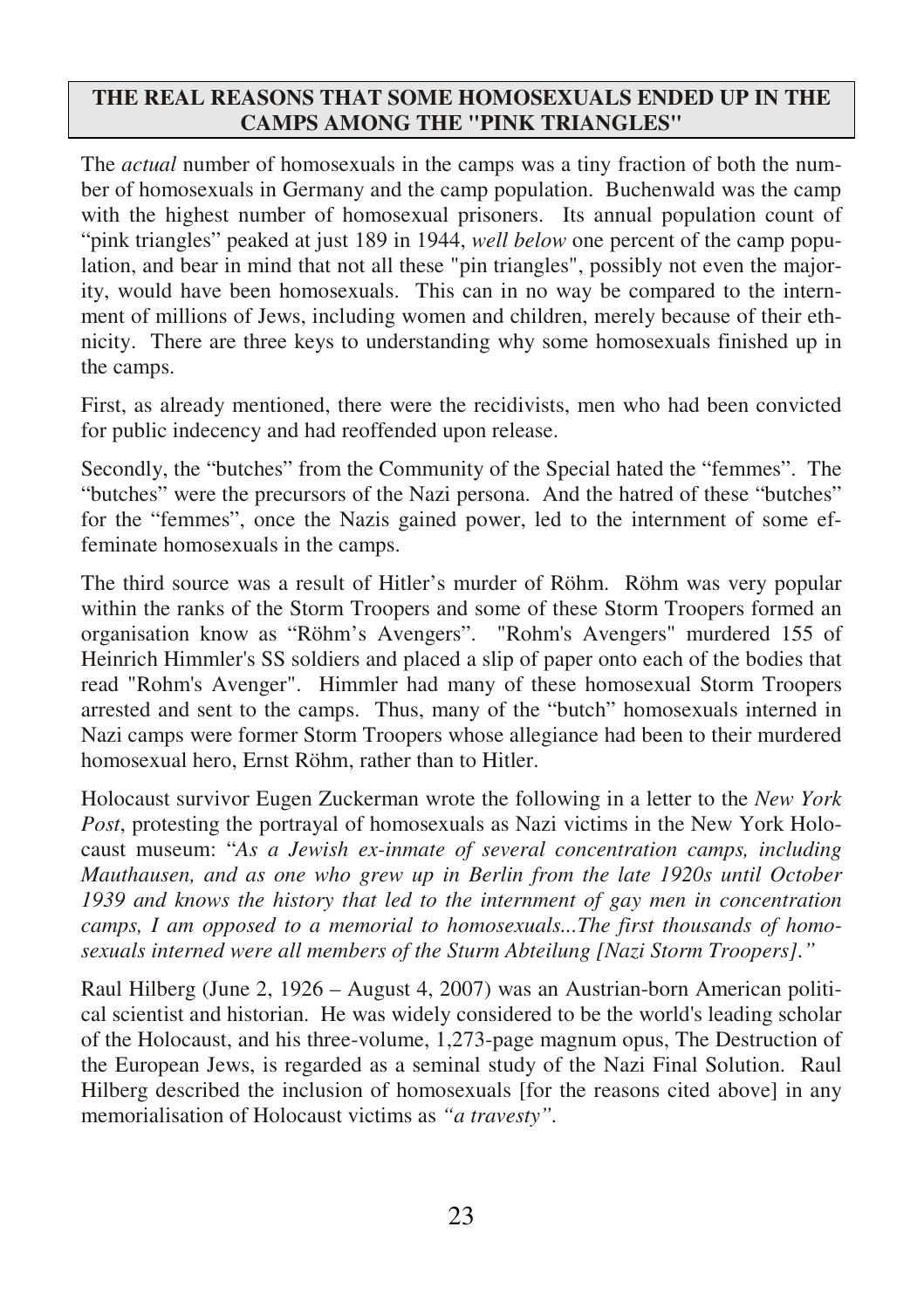#### **HOMOSEXUAL PEDERASTY IN THE CAMPS**

While not all homosexuals are active paedophiles, the link between homosexuality and paedophilia is a link hiding in plain sight. Witnessed here is not only the well documented promiscuous appetite of predatory sodomites for young boys, but the fact that this appetite often extends to children: a fact confirmed by the Teflon coated gay activists, Peter Tatchell, who wrote, *"Several of my friends – gay and straight, male and female – had sex with adults from the ages of nine to thirteen. None feel they were abused. All say it was their conscious choice and gave them great joy."*

Examples of the homosexual appetite for young boys and children among the concentration camp guards can be found in numerous personal accounts of Holocaust survivors. Elie Wiesel, sent to the Buna factory camp in the Auschwitz complex, for example, acknowledges this in his book *Night*: *"The head of our tent was a German. An assassin's face, fleshy lips, hands like wolf's paws. He was so fat he could hardly move. Like the leader of the camp he loved children... (Actually this was not a disinterested affection: there was a considerable traffic in young children among homosexuals here, I learned later)."* 

In *Treblinka*, the narrative account of the Treblinka uprising, Steiner records the story of another Nazi administrator, taken from interviews with survivors: *"Max Bielas had a harem of little Jewish boys. He liked them young, no older than seventeen. He had a kind of parody of the shepherds of Arcadia, their role was to take care of the camp flock of geese. They were dressed like little princes...Bielas had a little barracks built for them that looked like a doll's house...Bielas sought in Treblinka only the satisfaction of his homosexual instincts"*.

Plant, although a revisionist, concedes that *"a few SS guards were homosexual"* and that they *"made some younger inmates, usually Poles or Russians, their 'dolly boys' "*. These homosexual activities were not carried out in secret. Plant writes that such guards would *"occasionally compete with Kapos for these teenagers. They even drew lots to determine who should go to whom"* Primo Levi, in *Survival in Auschwitz* notes that *"young attractive homosexuals"* had a much higher survival rate than average prisoners.

Given the well established homosexual proclivity for paedophilia, it should not surprise us that younger children were not spared from abuse: Dr. Judith Reisman writes that Nazi industrialist Alfried Krupp maintained a *"children's concentration camp" called Buchmannshof where very young children were used in sexual experiments. Infants and children less than six years of age were torn from their Krupp enslaved mothers and interned in Buchmannshof for their brief lives. Krupp's older slave children were called "slave youth"*. Reisman believes that the Krupp camp was a source of the appalling "child orgasm" statistic cited in Table 34 of the 1948 Kinsey report.

Worth noting is that Alfried Krupp's grandfather was a notorious pederast who committed suicide when his homosexual abuse of boys became public knowledge in Ger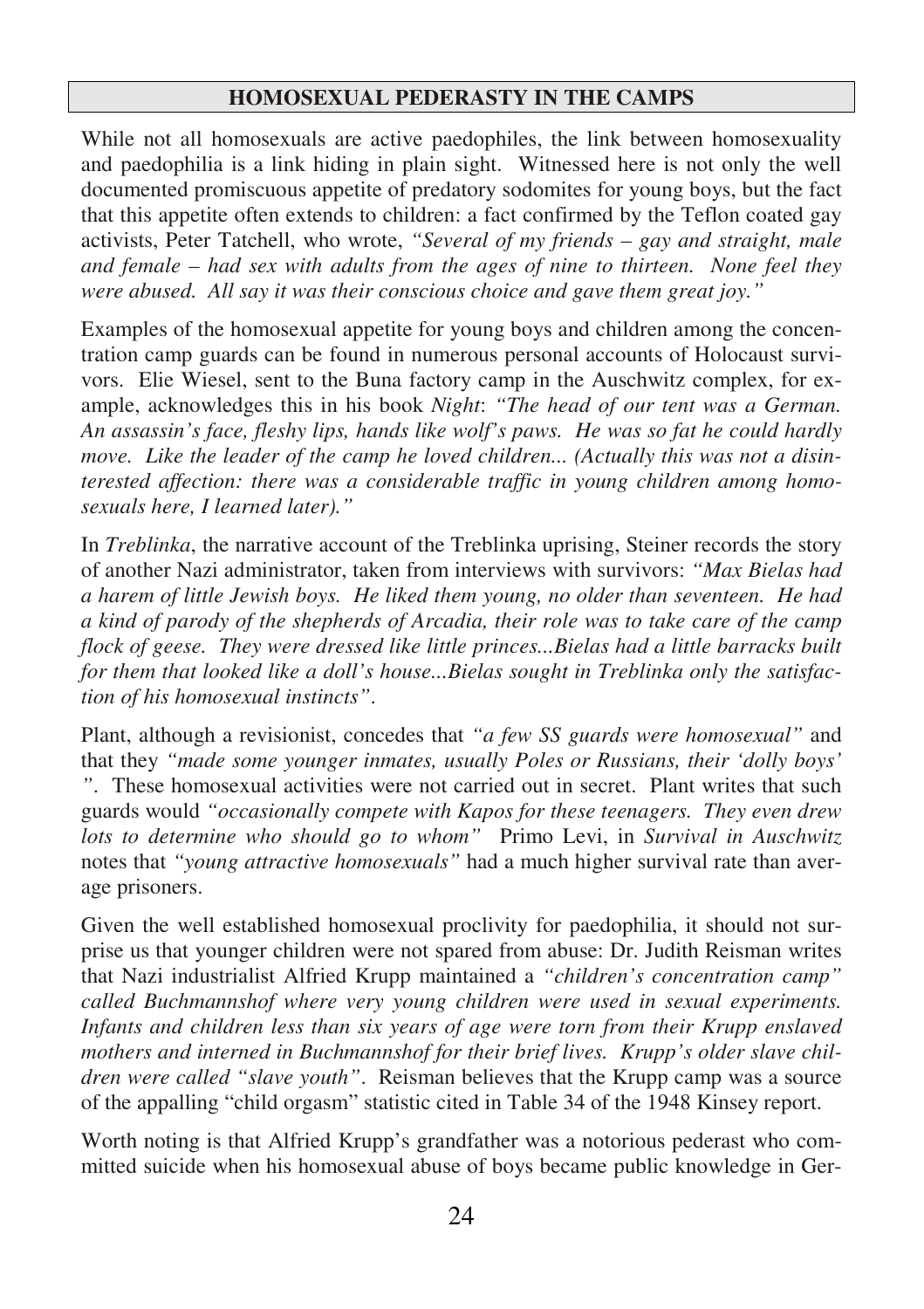many. The Krupp scandal exposed a powerful and corrupt homosexual clique in the government that led to a number of high-profile trials between 1907 and 1912.

## **HOMOSEXUAL SADISM IN THE CAMPS**

Walter Poller, a German political prisoner who was interned in the Buchenwald concentration camp, also noted the homosexuality of the guards. In Medical Block Buchenwald, Poller describes the camp practice of mass beatings, and reports on the perverse pleasure these guards derived from the torment of the prisoners: *"If the camp doctor happened to pass by after a mass whipping, and knew that a certain type of homosexual Scharfuehrer [platoon leader] and SS officer stood at a certain gate, he arranged a little special entertainment for them, which he called a medical examination."*

This brief glimpse into the ranks of the SS guards reveals much about the camps. Poller's distinction between "types" of homosexual SS officers, for example, clearly indicates that there were more than a few such guards. Furthermore, their homosexuality was a matter of public knowledge. Both of these inferences are supported in another passage, in which he describes the retaliation against the Jewish prisoners following the attempted assassination of Hitler in July, 1944:

*"Two Scharfuehrer came along the empty camp roads at about nine o'clock. One of them was...an Oberscharfuehrer [commander of platoon leaders] known to the prisoners by the nick-name of "Anna," because of his undisguised homosexuality. They entered one of the Jewish barracks, and there indiscriminately chose five Jews and brought them outside. From a second barracks they brought out eight more. From a third they selected another seven...the twenty Jews were ...[marched] off under Anna's orders...Some time later we heard a burst of firing from the direction of the stone quarry. It was now clear that the earthly existence of our...Jewish comrades had ended".*

Psychoanalyst and medical doctor Edmund Bergler writes that *"It is...well known that the Kapos in Hitler's concentration and extermination camps were only too frequently recruited from the ranks of homosexual criminals...I had firsthand information on this point from a patient who had spent six years in the infamous camp at Dachau."* Jan D. (who wishes to remain anonymous), in Auschwitz and Gross Rosen from 1940- 1945, comments on the role of these prisoners: *"The most cruelty inflicted on the Concentration Camps prisoners was done by the 'Kapos' (work detail supervisors), mostly German criminals and homosexuals"*.

In *Hidden Holocaust?*, Gunter Grau includes a report from the Buchenwald archives. It reads, *"The kapo, Herzog, was a former member of the foreign legion, extremely brutal, apparently homosexual-sadistic and with a frightening tendency to become frenzied; if someone was beaten by him it was all over."* 

These testimonies are supported by Raul Hilberg, author of *The Destruction of the European Jews* and a member of the (U.S.) President's Commission on the Holocaust.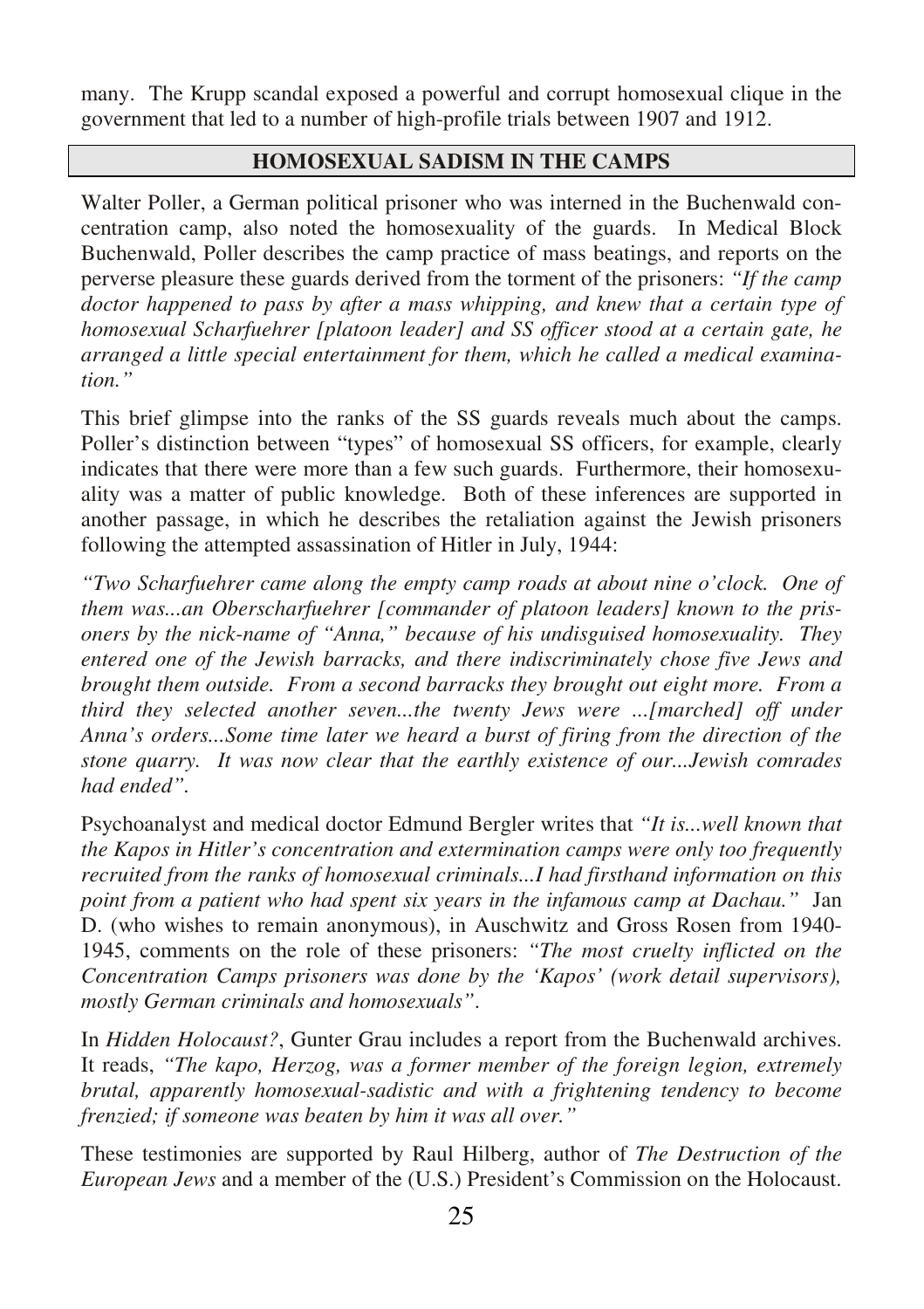Rector cites a December 10, 1979 *Village Voice* article in which Hilberg wrote *"that homosexuals were highly valued prisoners [relative to the Jews], and that many kapos - inmates who administered the barracks and dispensed instant discipline (beatings and killings were common) were gay".* 

Shelly Roberts, one of the Shoah Foundation's researchers posted the following comment on the World Wide Web, March 6, 1997: *"I am one of the privileged who is interviewing holocaust survivors for the Spielberg video history project....I have encountered at least half a dozen survivors who offer fragments and indications and scraps of information that some German lesbians and international homosexual men were in fact treated better (a really relative term here) than the average Jewish prisoner....This is separate to any Nazi officer who collected young boys to keep in his private collection (read harem). These boys were not given any options. If the information I am hearing from these nice Jewish survivors, who don't appear to have any axes to grind, is true, then it WOULD seem that (some?most?all?) homosexuals...may have been given some kind of favoured status."*

Rector records a statement from an interview with a former Pink Triangle named Wolf (a pseudonym). Wolf's testimony about the homosexual behaviour of the SS guards, *"In the cell next to mine was a young male prostitute from Steglitz who the SS forced into [sexual acts]"*. He also described a game the SS played each evening. *"There were holes in the walls and they would reach through the holes and play with the genitals of the men sleeping close to the holes. Then they would say that they had caught them jacking off, and they would beat them"*. During his imprisonment, Wolf was also forced to witness an execution of six political escapees who had been recaptured by the guards. *"They were stripped naked, tied to the table spread-eagle face up, and beaten to death with clubs, one by one,"* he reported, *"You could see that the SS executioners became sexually stimulated while beating the screaming prisoners to death."*

Perhaps the most grotesque story of all, however, is told by Rector in his chapter on the camps, grotesque not because it is bloodier, but because it reveals how widespread and acceptable these extremes of homosexual perversion was among the Nazi elite. He writes, *"As for the SS, their behaviour was typical among those who engaged in sexual bestiality. An example is a film, in colour with a sound track that was secretly made for the pornographic enjoyment of a select coterie of Nazis showing a wild drunken orgy of beautiful boys and handsome young men being whipped, raped and murdered by the SS."* Rector adds that this film is still today *"very discreetly and very privately shown to only an inner circle of certain homosexuals in Europe."*

Before we leave the subject of guards and *Kapos*, we must mention one of the few accounts of lesbians in Nazi history, again in connection with the prison system. In *Paris Under the Occupation*, Historians Perrault and Azema describe the activities of the French Gestapo. They identify *"Sonia Boukassi, a drug addict, and Violette Morris, onetime French weight-lifting champion, both lesbians, [as] the chief women's interrogators"* in the notorious torture chambers of *La Carlingue.*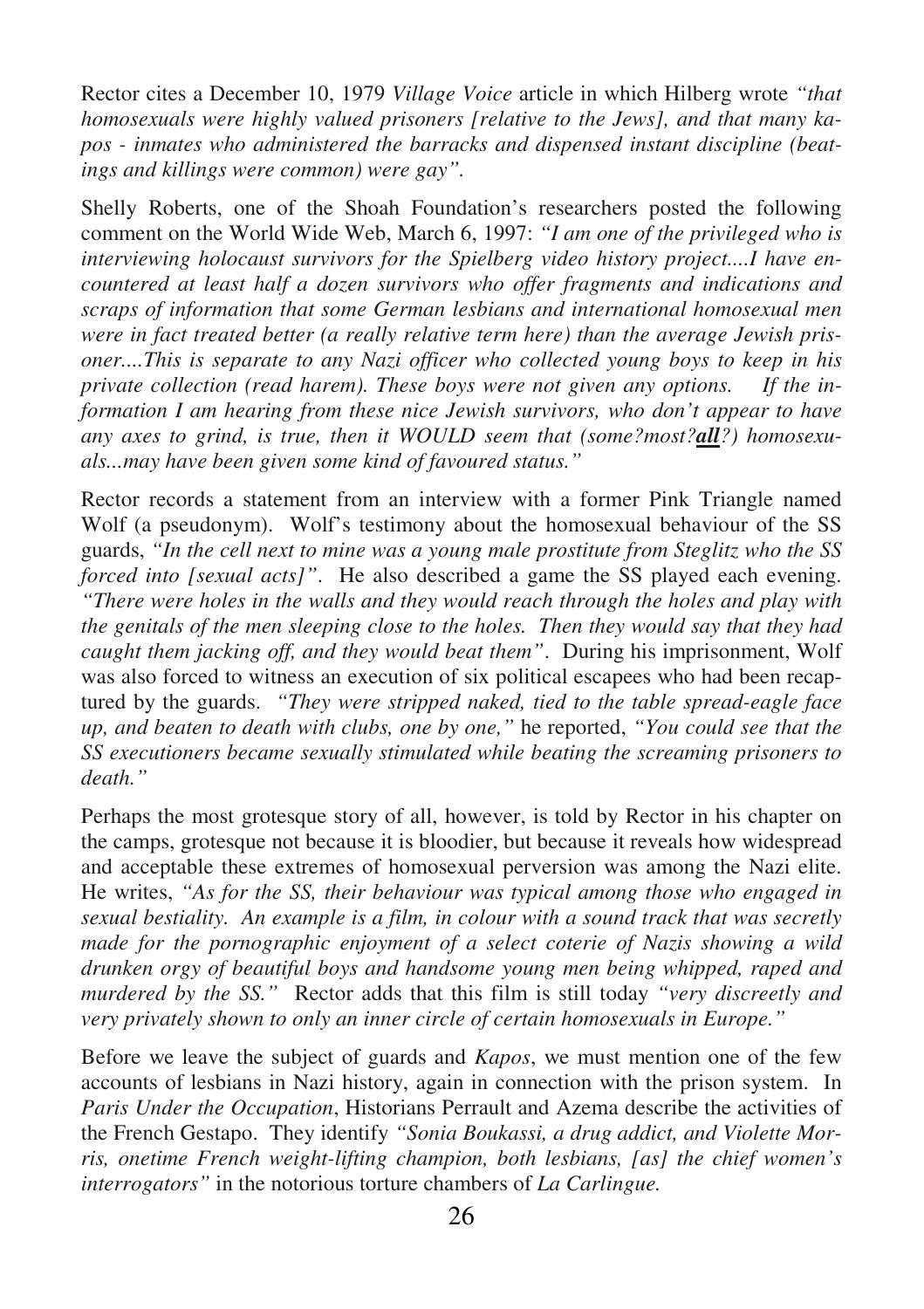Homosexual prisoners did not integrate well into the prison populations, writes Eugen Kogon. The prisoners ostracized *"those whom the SS marked with the pink triangle."* Kogon suggest, *"... Hostility toward them may also have been partly rooted in the fact that homosexuality was at one time widespread in Prussian military circles, as well as the Nazi Storm Troopers and the SS."* Kogon implies that the prisoners associated homosexuality with their tormentors and thus saw the "pink triangles" as objects of fear and hatred. Plant supports this view, noting that *"homosexual prisoners were often tainted by the crimes of the homosexual guards - even though they themselves were often the victims"*

There is evidence, as well, that the homosexuals in the camps alienated their fellow prisoners because of the predatory nature of their sexual pathology. Polish sociologist, Anna Pawelczynska, in *Values and Violence in Auschwitz*, describes this situation: "*Sometimes a confirmed homosexual would lead a prisoner of normal inclinations into homosexual practices. Such relationships were usually deeply immoral or deeply demoralizing. A prisoner-functionary's [Kapo's] desire to satisfy his or her pederast sexual needs could also manifest itself in various brutal forms of terror and blackmail used to bring the partner into compliance."*

Pawelczynska's record also refutes Plant's suggestion that homosexual prisoners were "utterly disunited" and therefore powerless. She cites the use of prostitution as a form of currency among the homosexual prisoners. This was likely a common means of getting favours from the homosexual guards as well. She writes, "*...paid prostitution existed in the camp and the choice of erotic partners was dictated by one's ability to pay — either in the form of help in gaining a better place in the camp structure or, at each visit, in the form of food or better clothes. Homosexual erotic availability became a coin of incommensurate worth, in return for which the chance of biological survival could be won, depending on the client's possibilities."* 

In Buchenwald, however, we are told that *"assisted by isolation from the other camp and more supported than supervised by the SS, a number of bandits were completely terrorizing the workforce, holding real orgies of brutality and the most shameless sadism. Sexual abuse and the foulest murder were the order of the day."* 

#### **BIRDS OF A FEATHER**

We know that homosexuals are over six times more likely to be attracted to sexual sadism than the general populace (a fact that almost certainly explains why over forty percent of serial killers are homosexuals). As long ago as the 1940s, psychiatrist David Abrahamsen observed that, *"It is well known that homosexual inclinations may be accompanied by sadistic or masochistic tendencies…. These perversions play a great part in many sexual offenses and in many cases of murder."*

Oskar Dirlewanger was a notorious Pink Triangle, a decorated German infantry officer, who, having been convicted of sexually abusing a 14-year-old girl "and other sex crimes of a vile nature", was expelled from the Nazi party and sentenced to two year's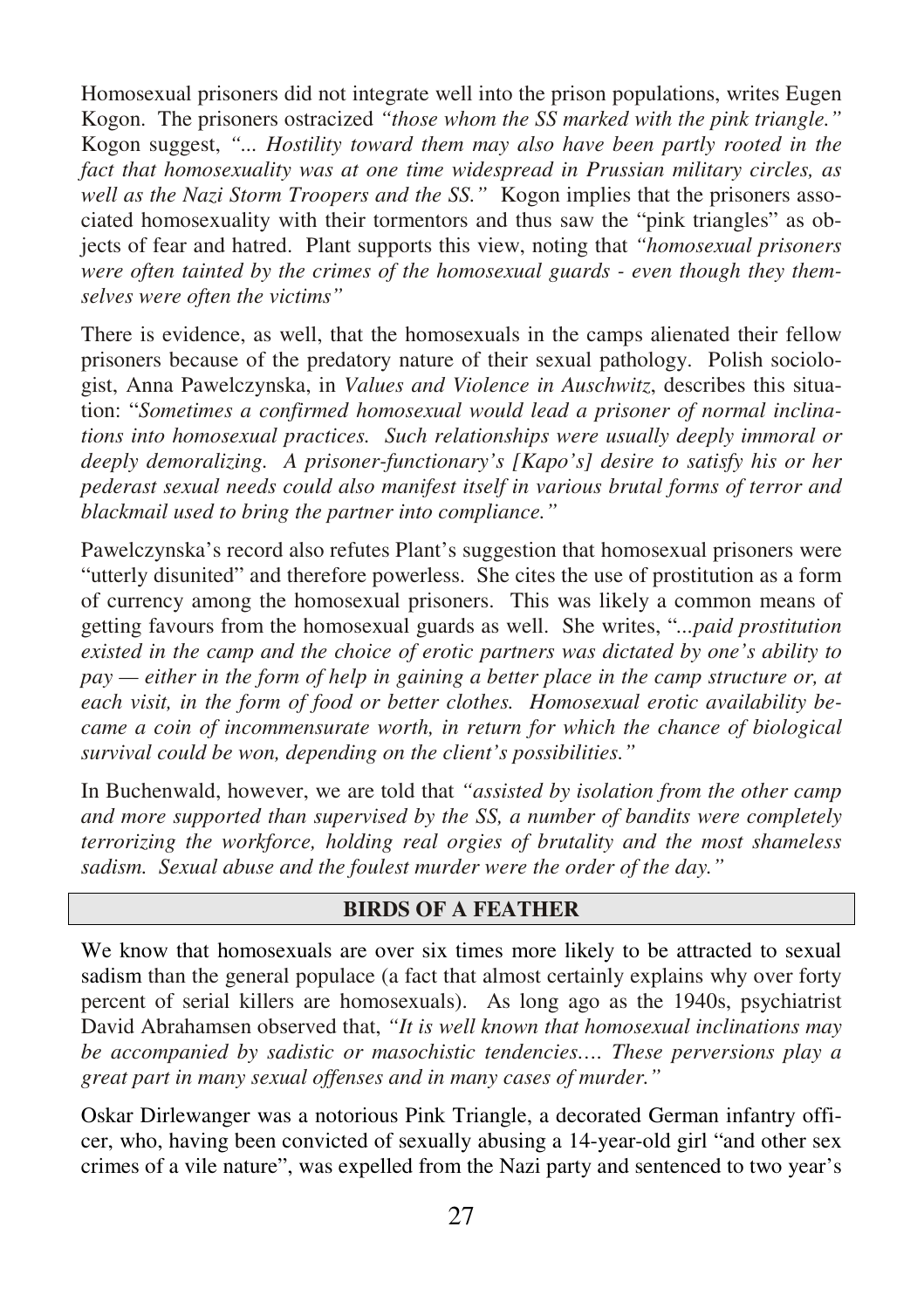imprisonment. Soon after his release, he was rearrested on similar charges and sent to a concentration camp. He was again released and reinstated in the general reserve of the SS, following the personal intervention of Gottlob Berger, one of the right hand men of the head of the SS, Heinrich Himmler.

At the beginning of World War II, Dirlewanger was put in command of the 36th Waffen Grenadier Division of the SS, better known as the Dirlewanger Brigade. Dirlewanger put together this unit from concentration camp prisoners. The unit was originally formed to combat the Polish resistance. Among atrocities too numerous to list, Dirlewanger burned three hospitals in the Wola district of Poland with patients inside, while the nurses were then stripped naked, whipped, gang-raped and finally hanged, together with the doctors, to the accompaniment of music.

Dirlewanger also served in the specialist SS unit responsible for administering the concentration camps. This was an independent unit within the SS with its own command structure. Atrocities committed by Dirlewanger included stripping young Jewish female prisoners naked, injecting them with strychnine, and then whipping them (one of the effects of strychnine is to cause the victim to overreact to stimulus) so that he could watch them convulse to death in front of him and his friends for entertainment.

Dirlewanger was a sociopath and a predatory sexual sadist (who also practised necrophilia) who in saner times would have been incarcerated in a secure mental hospital for the criminally insane. Equally clearly, so were many of his peers, otherwise he would not have been able to get away with it. The bestial conduct of his unit was so extreme that even one or two of his fellow SS officers sought to have him arrested. These efforts failed because his protector, Berger, tolerated his activities, as also did Himmler.

Dirlewanger was recruited from among the "pink triangles" in the concentration camps; further, men with the requisite sadistic temperament, would choose to *"transfer to a delinquent battalion like the vicious Strafbataillon Dirlewanger."* So when holocaust survivors testify that many of the sadists responsible for the atrocities in the concentration camps of Nazi Germany had been selected from among the "pink triangles", there is absolutely no *rational* reason to doubt their word.

Dirlewanger was captured by the French on the 1st June 1945 and was in all probability beaten to death by Polish prison guards employed by the French within a few days of capture.

#### **HISTORY REPEATING ITSELF**

Treatment at the Institute for Sexual Research in Berlin was required by the German courts for persons convicted of sex crimes. On May 10 1933, Nazis Storm Troopers commanded by militant homosexuals burned thousands of books and files taken in a raid on this Sex Research Institute.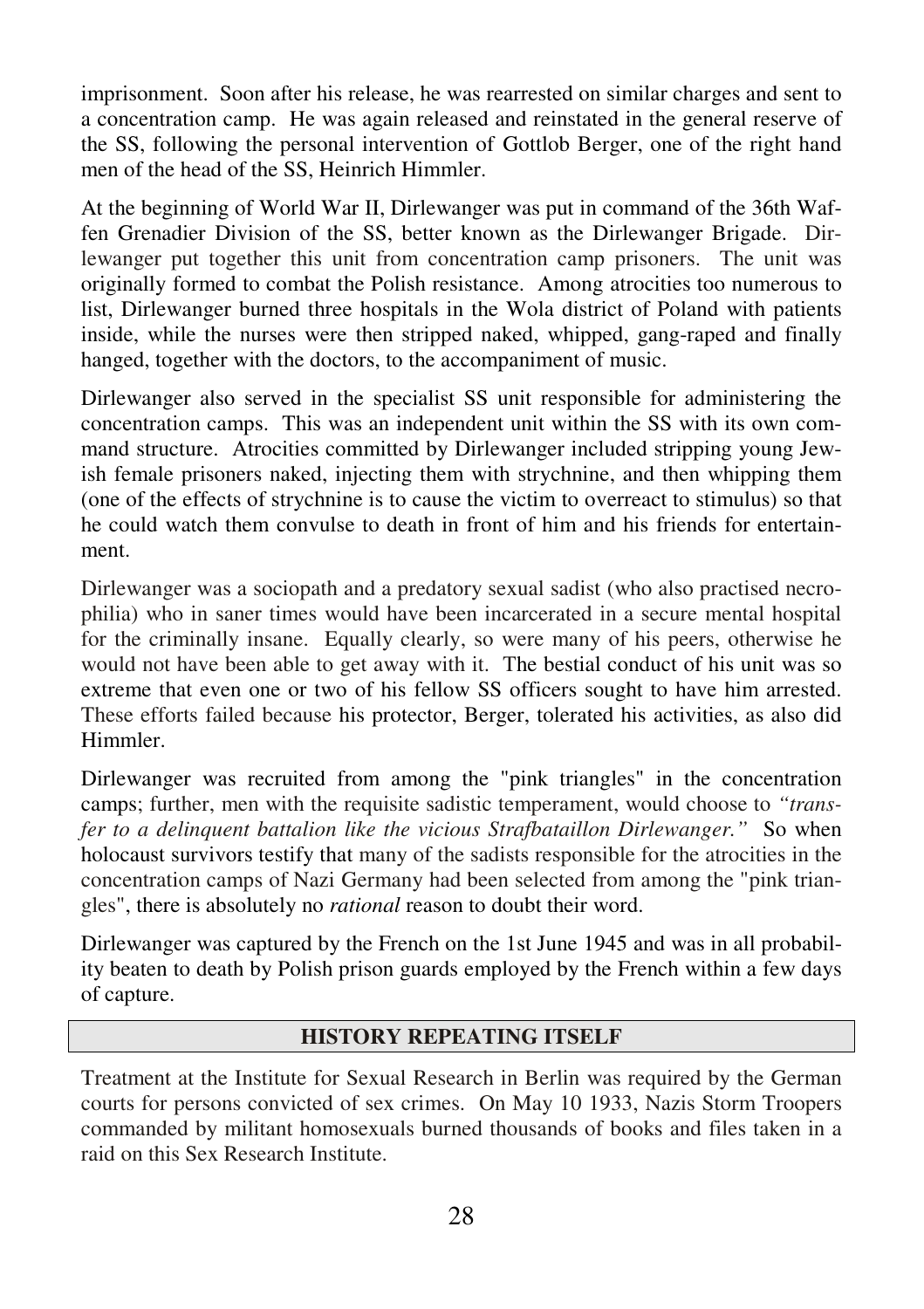Ludwig L. Lenz, who worked in the Institute at the time of the 1933 raid, but managed to escape, later wrote of the incident: *"Why was it then, since we were completely non-party, that our purely scientific Institute was the first victim which fell to the new regime? The answer to this is simple...We knew too much. It would be against medical principles to provide a list of the Nazi leaders and their perversions [but]...not ten percent of the men who, in 1933, took the fate of Germany into their hands, were sexually normal...Our knowledge of such intimate secrets regarding members of the Nazi Party and other documentary material - we possessed about forty thousand confessions and biographical letters - was the cause of the complete and utter destruction of the Institute of Sexology."* 

Forty years later, almost to the day, a group of militant homosexuals stormed the headquarters of the American Psychiatric Association and threatened to trash the place if they did not remove homosexuality from their list of sicknesses. The APA lamely complied, notwithstanding only 5,854 of its 17,905 membership (just over 30%) voted to surrender to these threats. Gittings, one of the militant homosexuals involved in the raid bragged, *"Now we even have the American Psychiatric Association running scared."*

And is there not an obvious parallel between the Community of the Special's colonisation of the German youth movement, the Wandervogel, and Stonewall's colonisation of our schools, with even corrupt, effete bishops currently eagerly acting as water carriers for the LGBT movement?

Even the Left's love affair with Islam has echoes from history, for Hitler was a great admirer of Islam - principally, I suspect, because of their shared hatred for the Jews, and their shared embrace of bloodshed for political ends.

And are there not clear similarities between the violence, intimidation, mindlessness and hate emanating from left-wing demonstrators in the US and the UK today (provoked in part by Trump's electoral success in the US and Brexit in the UK) and that practised by the homosexual led Brown Shirts in Germany in the 1930s? And isn't the Main Stream Media's turning of a blind eye to this violence, intimidation, mindlessness and hate yet another obvious illustration of history repeating itself?

#### **HOWEVER, AMONG ALL THIS EVIL AND DEPRAVITY, I REMAIN OPTIMISTIC.**

However, among all this evil and depravity, I remain optimistic. Why? Well, one stunning statistic but recently to emerge from the American presidential election was that the counties that voted for Hillary, the rampantly pro-abort and pro-sodomy candidate, were the counties with the lowest birth-rates. If there is one statement that could be describes as no more than a truism, it is, *"The fruitful shall inherit the earth."*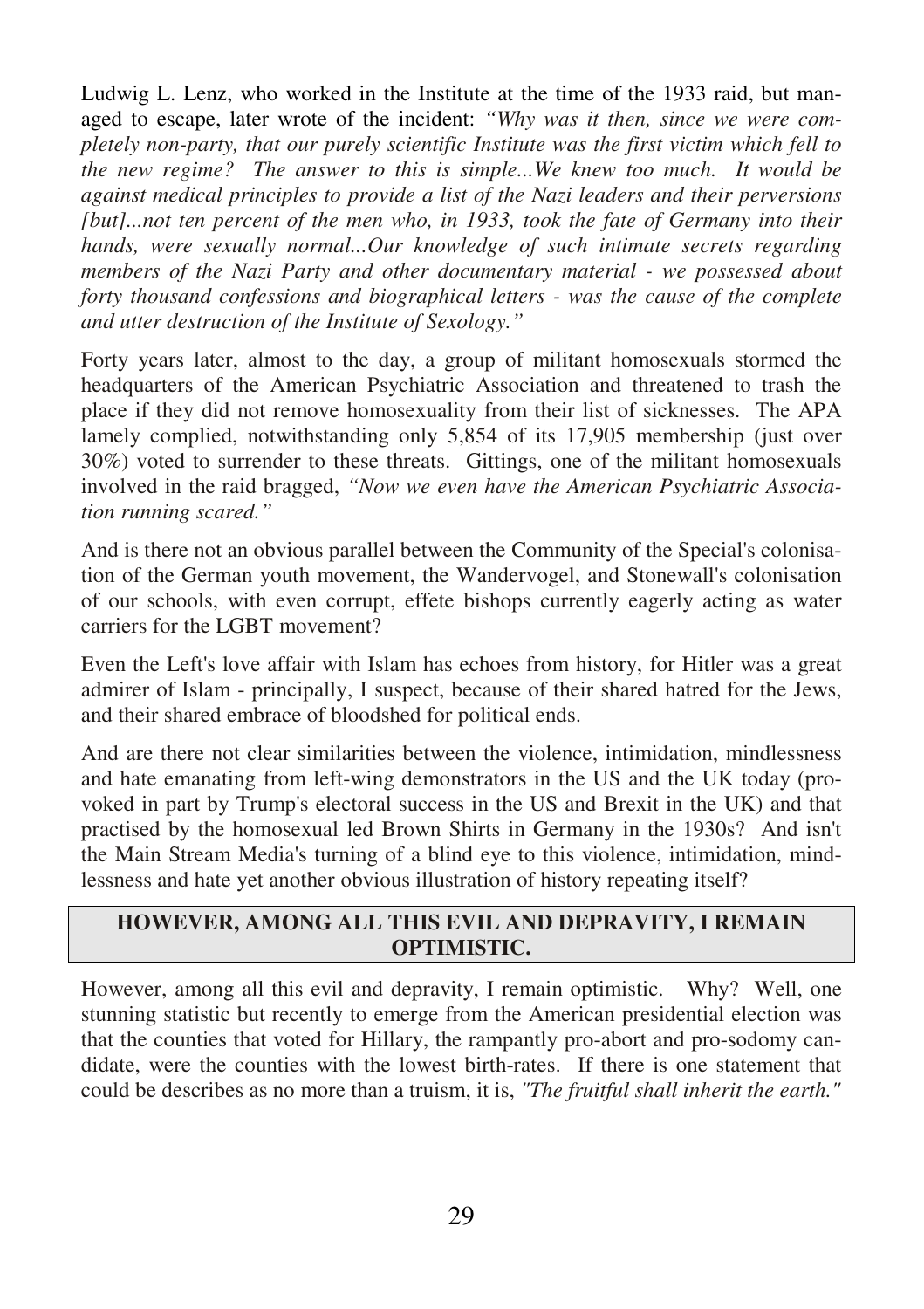## **FROM THE MAIL BOX**

**NB Because of the toxic atmosphere in which orthodox priests have to work in the modern Church, we never publish their real names. All priests are called Fr Ignobilis and reside in Stat Veritas for the purposes of this mailbox** 

#### **Keep up the good work**

Thank you for the latest issue of the Flock. Keep up the good work. As I receive it by email the leaflet on Crusades was not enclosed and I would ask you to send me a few copies.

I enclose a cheque to support your efforts.

**W. Gillibrand (London)** 

#### **"May God bless you and your wonderful publication"**

Dear Graham, just a note to say very many thanks for yet another superb addition of the Flock Newsletter and also for your kindness and generosity in including a Green Scapular, which you may be sure will be put to good use!

I enclose a small donation and Gift Aid Form.

May God bless you and your wonderful publication.

## **Miss Margaret McDermott (York)**

#### **Thank you for another outstanding 'Flock'.**

Dear Ecclesia et Pontifice, Thank you for the Green Scapular + for another outstanding 'Flock'. I'm surprised that there are still four cardinals left who are willing to stand up for the faith. Sorry it's not much  $(fXX.00)$  towards the cost.

## **Barbara Daws (Leicester) "Thank you especially for the Green Scapular"**

Dear graham, Thank you for sending me the copies of the Flock, which I have now distributed among the usual victims. It's an excellent issue and will cause a lot of people to think.

Thank you especially for the Green Scapular!

## **Dr D.J Lightfoot (Market Rasen)**

#### **"The more of the Flock I read, the more I am appalled"**

Dear Graham, Thank you for the (delayed) Flock. I now have two so I have two Green Scapulars, which are being put to good use. I was very pleased to receive them.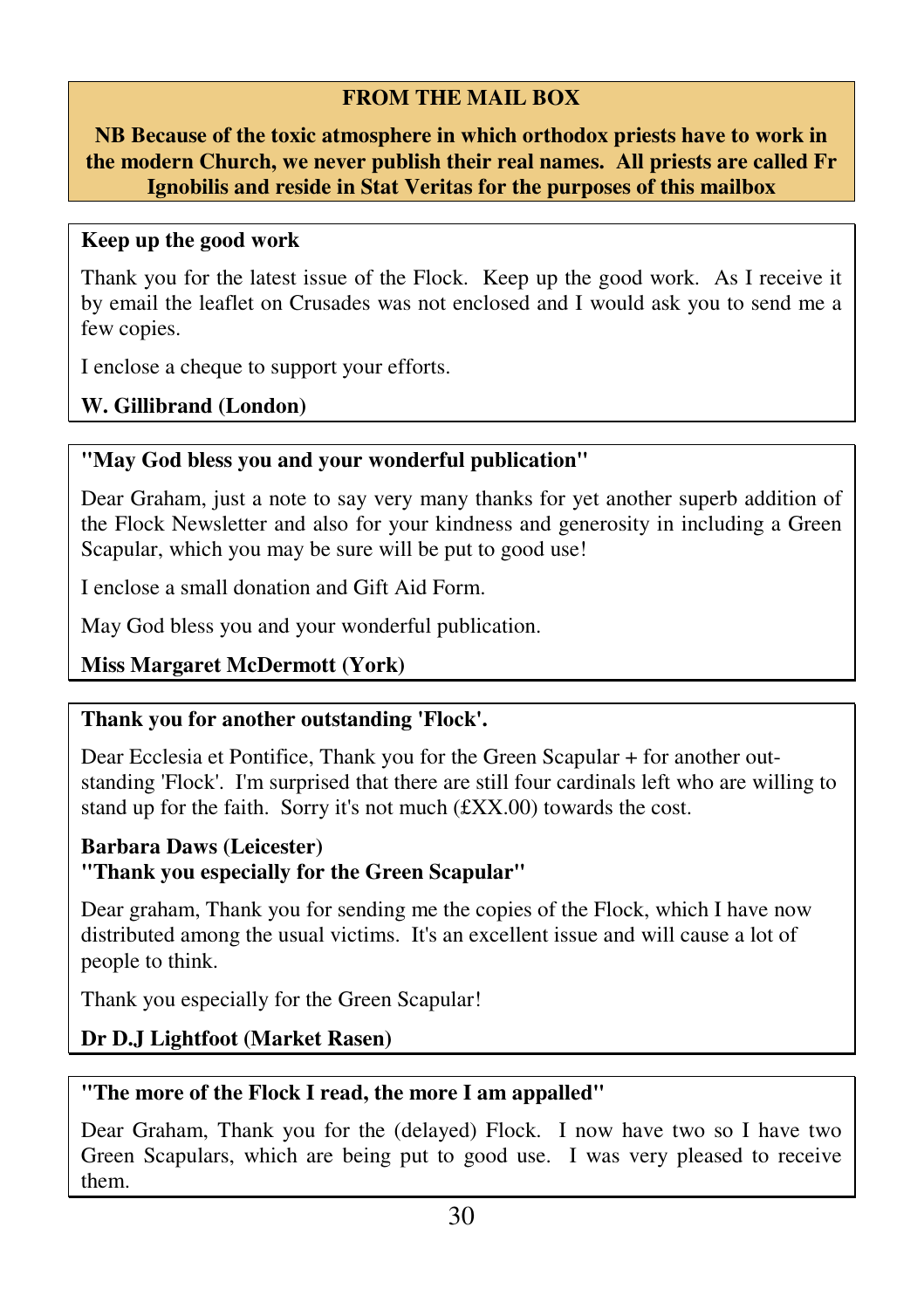The more of the Flock I read, the more I am appalled - e.g. "Bishop" Arnold's behaviour. How long can all this go on? Where do we go from here? And everybody else seems to think so much of the current pope. Still, it's obviously not just me.

You say you dislike seeing women in trousers, so does this woman. I am frequently the only one in a skirt, out and about, on buses, and so on. However, occasionally they may have their uses, and be preferable to mini-skirts, as sometimes worn by the girls of our local comprehensive (Catholic) school. And they are not as bad as leggings or jeans - I get so sick of seeing be-jeaned behinds.

Anyway, I think I'd better stop this or it'll develop into a diatribe!

I enclose a donation in gratitude for your efforts. God bless,

## **Natalie Windsor (Durham)**

## **"You are one of half a dozen sane voices in our dear country"**

Dear Mr Moorhouse, Peace be with you and your loved ones and contributors to "The Flock".

You are one of half a dozen sane voices in our dear country. You are a genius. The evils of our day, aided and abetted and perpetrated by immoral laws enacted by successive governments, are surely not what our ancestors fought and died for in two world (and other) wars! My wife's grandfather died at Gallipoli.

We love you Mr Moorhouse and I promise you our prayers. St Rita, patron of impossible causes, pray for us. St Joseph, pray for us.

Thank you for the scapular which shall be treasured. Enclosed a small donation.

## **Dr Joseph Briffa (Ilford, Essex)**

## **"... grateful that I can get the Flock by post"**

I don't need email or most other "Mod-cons" in my life, so I'm grateful that I can get the Flock by post. I was, as always, pleased to find such a lot of interesting things to read in the latest copy, but particularly the details of the dubia - thank you for covering it so fully.

## **Margaret Jenkins (Hounslow)**

## **"I look forward to receiving every addition of the magazine"**

Dear Mr Moorhouse, I received the Flock with great pleasure - thank you for your interesting and very informative magazine. No one else, except Christian Order, gives us the full truth about everything! I look forward to receiving every addition of the magazine.